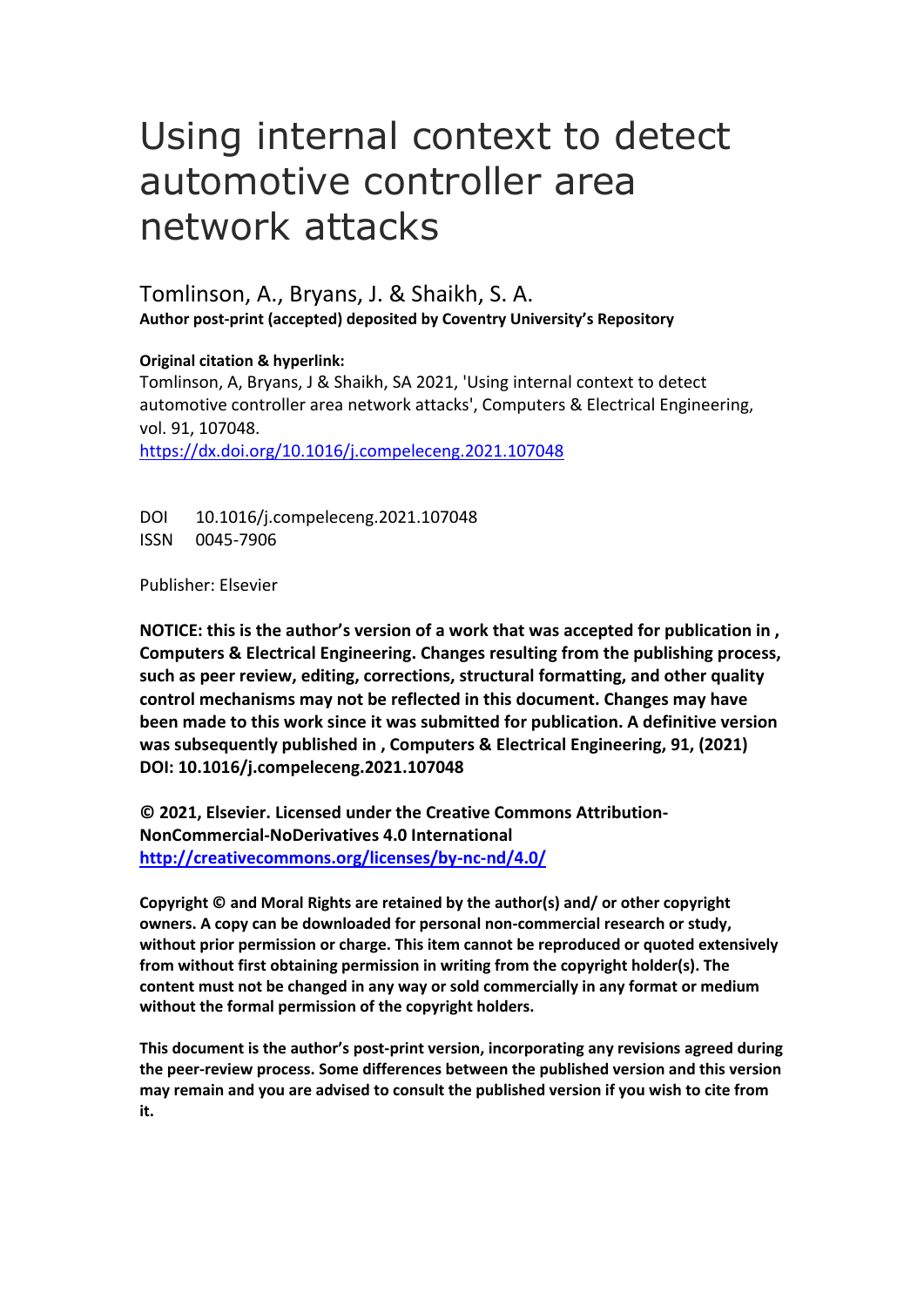# Using Internal Context To Detect Automotive Controller Area Network Attacks

Andrew Tomlinson, Jeremy Bryans, Siraj Ahmed Shaikh

Systems Security Group, Institute for Future Transport and Cities, Coventry University, UK, CV1 5FB

#### Abstract

The rise in data use within cars has led to concerns about their cybersecurity. The Controller Area Network (CAN) enables communication between components core to the car's safety and performance, and has been demonstrated to be particularly vulnerable to hacking and malicious cyber-intrusion. CAN intrusion detection systems have been envisaged. Signatures of known attacks might be used for detection, but this method holds many limitations. Although some attacks might change packet broadcast rates or add unknown packets onto the network, attacks that have little or no effect on these, yet can alter the packet data, have also been devised. We therefore test three novelty detection methods (Local Outlier Factor, Compound Classifier and One-Class Support Vector Machine) that might identify an attack based solely on anomalies in CAN packet field data-values. The methods compare values across a cluster of CAN packets broadcast from different control units, so potentially could identify an attacked control unit even when its subsequent fabricated payload data-values remain plausible. We test the methods on data from two different makes of car across a range of manipulation magnitudes, reflecting the unpredictability of attacks. Different training regimes are tested, enabling us to assess validity across journeys. We also consider the processes needed to determine the CAN fields that might be included in the intrusion detection cluster, and present algorithms for automating those processes.

Keywords: intrusion detection, controller area network, automotive cybersecurity, machine learning

#### 1. Introduction

As cars become more reliant on communication and information processing, concerns are growing about their cybersecurity. In addition to the risk of data being intercepted, illicit cyber intrusion onto the vehicle's internal networks is now a concern [1]. Motives for such vehicle attacks include sabotage, theft, extortion, mischief, espionage and terrorism [2].

One important in-vehicle network in particular, the Controller Area Network (CAN), has been shown to be vulnerable to intrusion attacks that could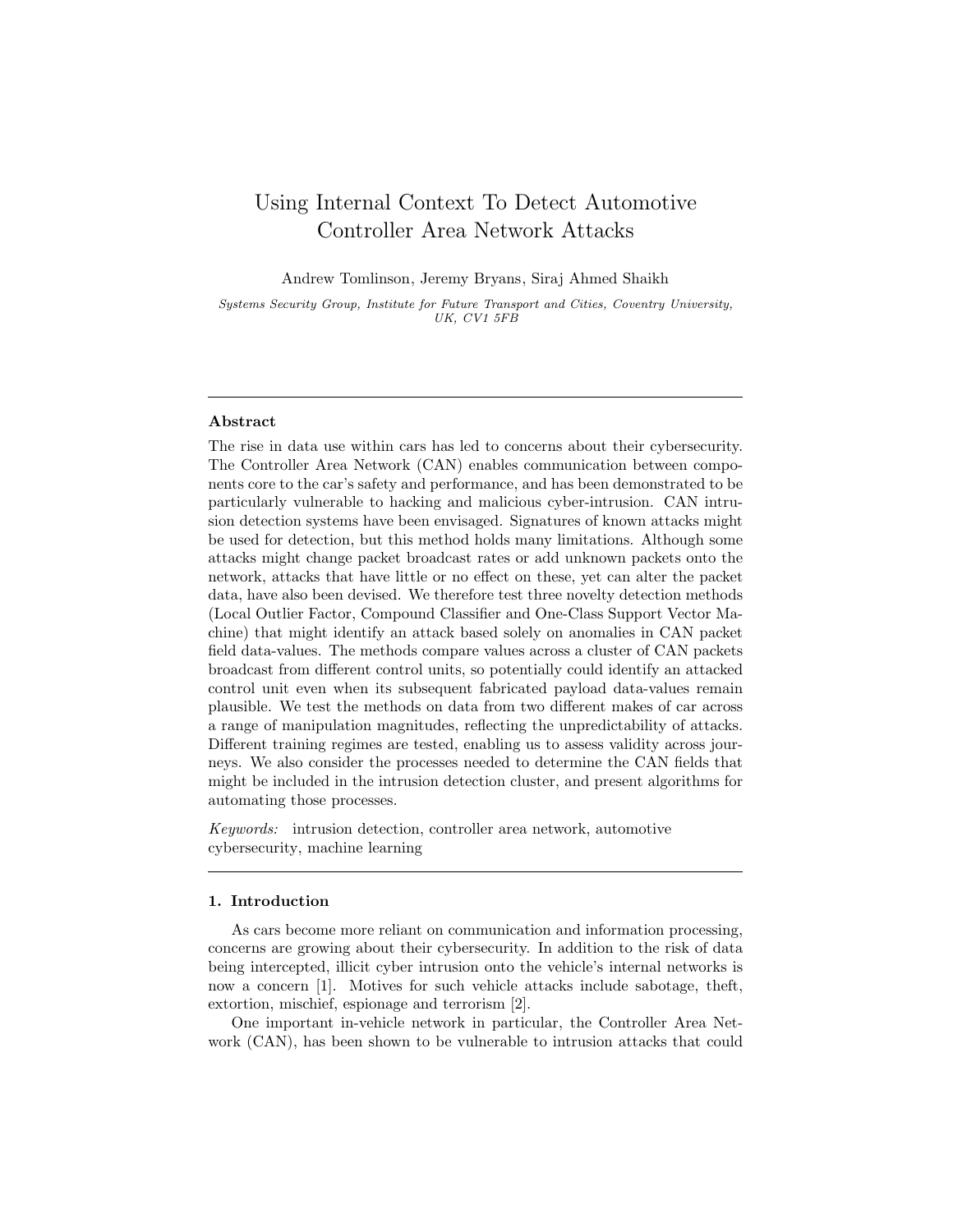compromise the safety of passengers or pedestrians, or cause damage to the car [3, 4]. The CAN is used by electronic control units (ECUs) that govern the car's performance and safety. The CAN protocol specifies mechanisms to ensure robust, error-free messaging, but it lacks security features (such as encryption and authentication) expected in a modern computer network. A high-value car might have 100 or more ECUs, though cheaper cars are likely to have fewer. ECUs increasingly need to communicate with each other and with external devices as vehicles become more automated and autonomous. ECUs broadcast packets onto the CAN to communicate with each other and with external systems via CAN gateways. They typically broadcast many packets per second, either at fixed rates or in response to received requests, so CAN traffic is likely to constantly maintain a thousand or more packet-broadcasts per second. Attacks have been demonstrated that inject fabricated packets onto the CAN, thus transmitting spoofed data (e.g. [3, 4, 5]).

Developing a CAN attack detection system is difficult because attack manifestations are difficult to predict, especially across different makes and models of car. In addition, the configuration of CAN data is kept secret by the car manufacturers, presenting a challenge to research and the independent development of generic attack detection systems.

Our contributions:

- 1. We evaluate three methods that might be used to detect cyber-attack resulting anomalies in CAN packet data: Compound Classifier (CC); One-Class Support Vector Machine (OCSVM), and Local Outlier Factor (LOF). These use one-class outlier detection, so offer potential where attacks are novel. They are also chosen for their capacity to cope with the specification of the CAN data being secret and differing across car models.
- 2. We test these on data that simulates representative attack characteristics on cars from different manufacturers, across differing magnitudes of attack manipulation, and across training regimes.
- 3. We present processes for parsing the CAN data and transforming it into structures suitable for payload anomaly detection, even where the car's data schema is undisclosed.

This paper is structured as follows: Section 2 provides background to CAN attacks and intrusion detection. Our detection model is outlined in Section 3. Section 4 considers CAN intrusion detection as a one class problem, and outlines our detection methods. Our CAN data capture and methods for determining sensor data and field clusters are explained in Section 5. Section 6 describes our evaluation experiment and test data generation, and results and discussion are presented in Section 7. Finally, conclusions and future work are discussed in Section 8.

# 2. Background

CAN data packets comprise an ID field, up to eight one-byte data fields, and additional fields used for verification and error handling. The packet IDs are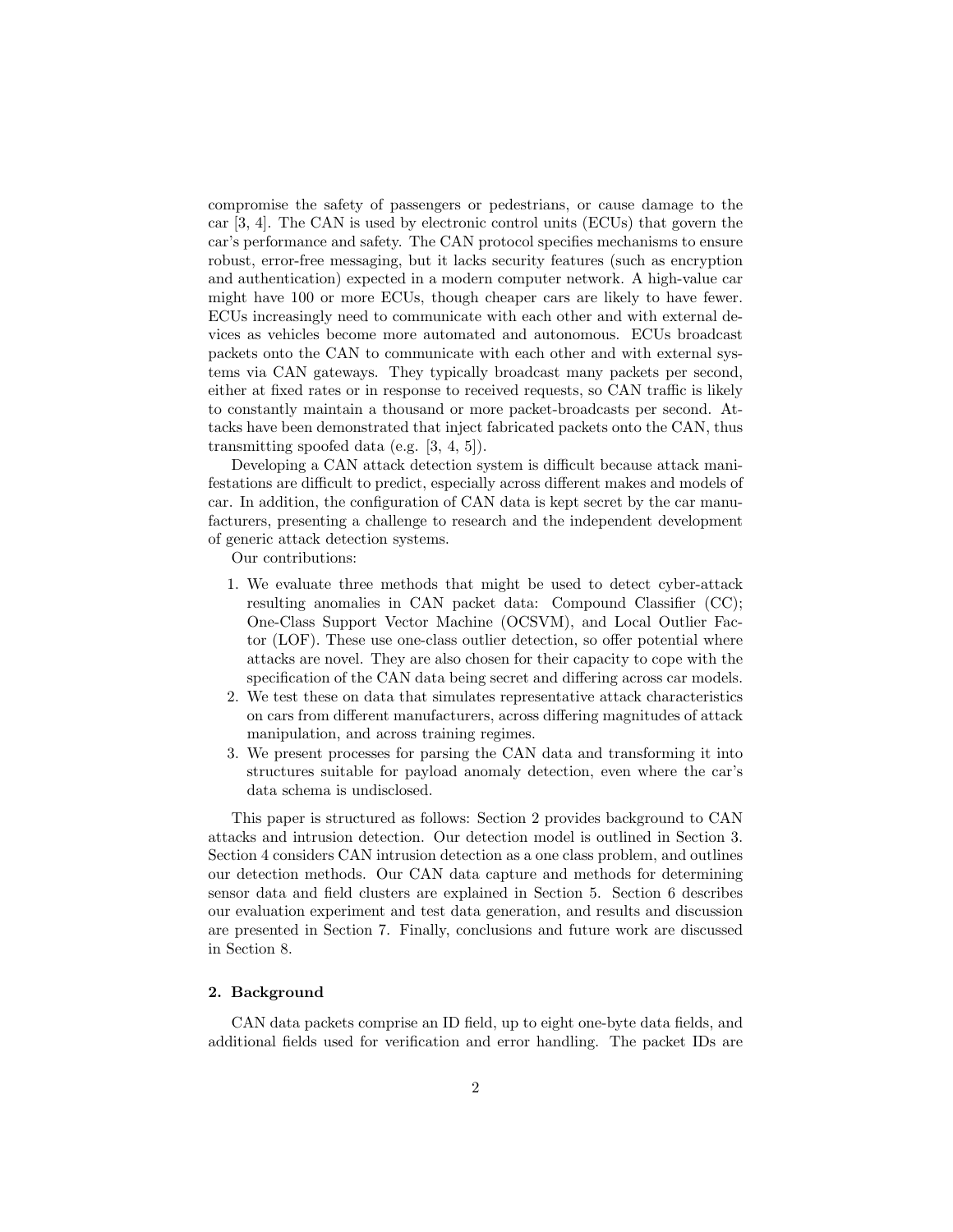unique to each ECU, and are used by other ECUs to decide whether the packet contains data relevant to them. Depending on their packet's specification, each data field might contain continuous sensor data, category data, constant data (just one value), or cyclical counter data [6].

In some packets, the data fields are composite - the data value being derived by joining the two fields together. Although it is possible to read CAN packets, such as via a device connected to the car's On-Board Diagnostics (OBD) port, it is difficult for the layman to determine which packet IDs stem from which ECUs, what functions the packets describe, what their data means, or how it is derived. Such information is not published by the manufactures. As discussed later, this is one of the research challenges, and it makes it difficult to devise and evaluate methods that might be deployed in CAN intrusion detection systems.

Protecting the CAN from cyber attacks will require the development of robust security mechanisms; though car life-cycles, industry standards formulation, and production schedules hinder their development and deployment [7]. Security developments for in-vehicle networks are thus likely to lag behind the hacker's capabilities. Systems that detect an attack taking place will therefore be important. Proposed attacks typically involve injecting fake packets with phoney data values; or, preventing the broadcast of packets containing information required elsewhere.

Checkoway et al. [3] and Koscher et al. [4] published frequently cited attacks where malicious packets were broadcast onto the CAN, disrupting or illicitly controlling operations. CAN attacks might entail subtle and convoluted fabrications. Miller and Valasek [5] invoked a Park Assist System to manipulate steering. Their attack had to first inject messages to fool the ECUs into believing the car was in reverse and travelling at low speed, enabling activation of the speed-restricted Park Assist Mode, which in turn responded to fake steering command messages injected onto the CAN. The forged messages injected during this attack were legitimate and plausible, containing values that would be expected in another situation.

There are two strands typically investigated for CAN attack detection. One strand is to detect frequency and timing packet-broadcasts changes that might indicate an attack (e.g.  $[8, 9]$ ), while other authors have considered frequency characteristics in combination with other characteristics, such as payload values (e.g. [10, 11]). However, not all attacks can be expected to affect timings and broadcast rates [12]. Masquerade attacks have been proposed in which a legitimate ECU is incapacitated, and a masquerading ECU broadcasts fake packets in its place at the same frequency [5, 13], or takes other action to cover any broadcast time-shifts [14]. Therefore, another detection option, considered in our paper, would be to detect anomalies in the data payload of the packets.

CAN payload anomaly detectors can be tailored specifically to one data field, using assumed knowledge of how that single data field is derived and calculated. Such tailoring can be effective (e.g. [15]), but it presents two problems. First, it implies requiring many classifiers to cover the array of data used by the ECUs. Second, it assumes data derivation knowledge is available. A frequently cited barrier to automotive network research is that the car-model data dictionaries,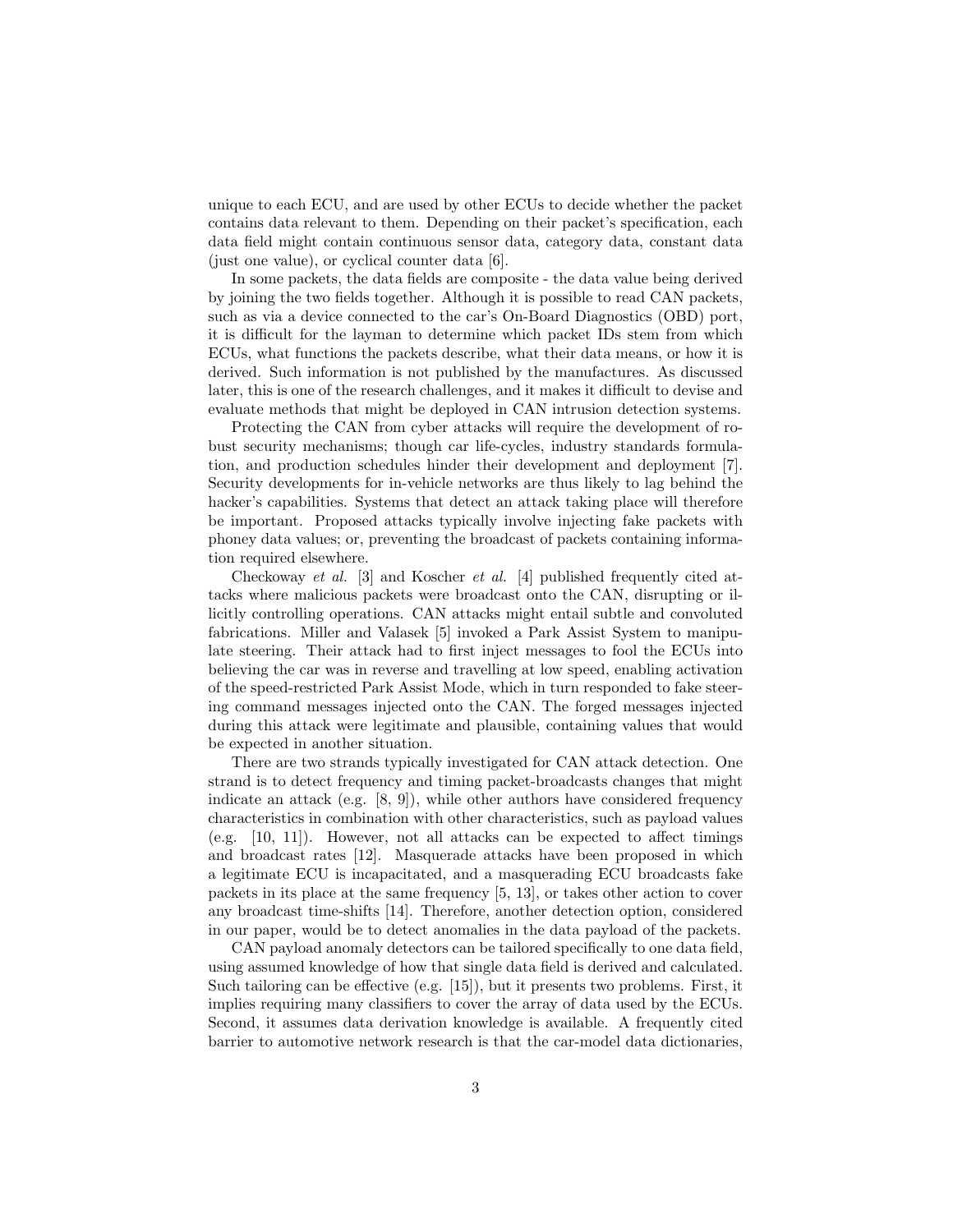which contain such information, are not published and are kept secret by the car manufacturers; although the behaviour of ECUs might not be fully determined in any case [10]. Thus, building CAN intrusion detection systems that employ knowledge of the ECUs' data construction might constrict the scope of the detector and present costly tailoring.

# 3. Detection Model

Our proposal is that CAN data packets might be clustered into functional groups, such that an attack altering the data in one of the data fields in the cluster might leave it detectably anomalous to the data in the remaining fields in the cluster.

A suitable anomaly classifier would be integrated into a CAN intrusion detection system that could be attached to the CAN network, either directly or via the OBD port in the driver's compartment. The trained classifier would assess the CAN packet fields in real-time by comparing the packet's values against those most recently broadcast by other fields in the same cluster. An anomaly would be flagged when a broadcast is observed that contains sensor data values that are inconsistent with the most recent values from other data fields in the cluster. Thus, the system would process snapshots of the CAN traffic, with each snapshot comprising data payload values for the currently broadcast packet, and the most recently broadcast payload values for packets assigned to the same cluster (Algorithm 1). This method could be implemented on a live system since it requires just the trained classifier plus a one dimensional array holding the most recent values from the desired CAN data fields, with only the changed data fields being updated as each new record is detected.

| <b>Algorithm 1 Classification Process</b>                                     |
|-------------------------------------------------------------------------------|
| $\mathbb{C} \leftarrow$ cluster comprising associated sensor data fields      |
| for each broadcast of packet $\mathbb P$ do                                   |
| if $\mathbb P$ fields correspond to $\mathbb C$ fields then                   |
| $\mathbb{C} \leftarrow$ updated data for fields corresponding to $\mathbb{P}$ |
| Apply anomaly test to $\mathbb C$                                             |
| end if                                                                        |
| end for                                                                       |

The process requires the identification of CAN packets that might be associated into functional clusters; and the data fields of the packets in the cluster need to be parsed into a structure suitable for the anomaly detection. CAN data fields might hold category data or counting sequences, but for our classifier we are restricting to only fields that hold sensor data. The process also requires suitable anomaly classifiers.

We are interested in solutions that need no knowledge of the specific CAN dictionary, so could be readily adaptable across car makes and models. Also, we seek a solution that makes as few assumptions as possible about the likely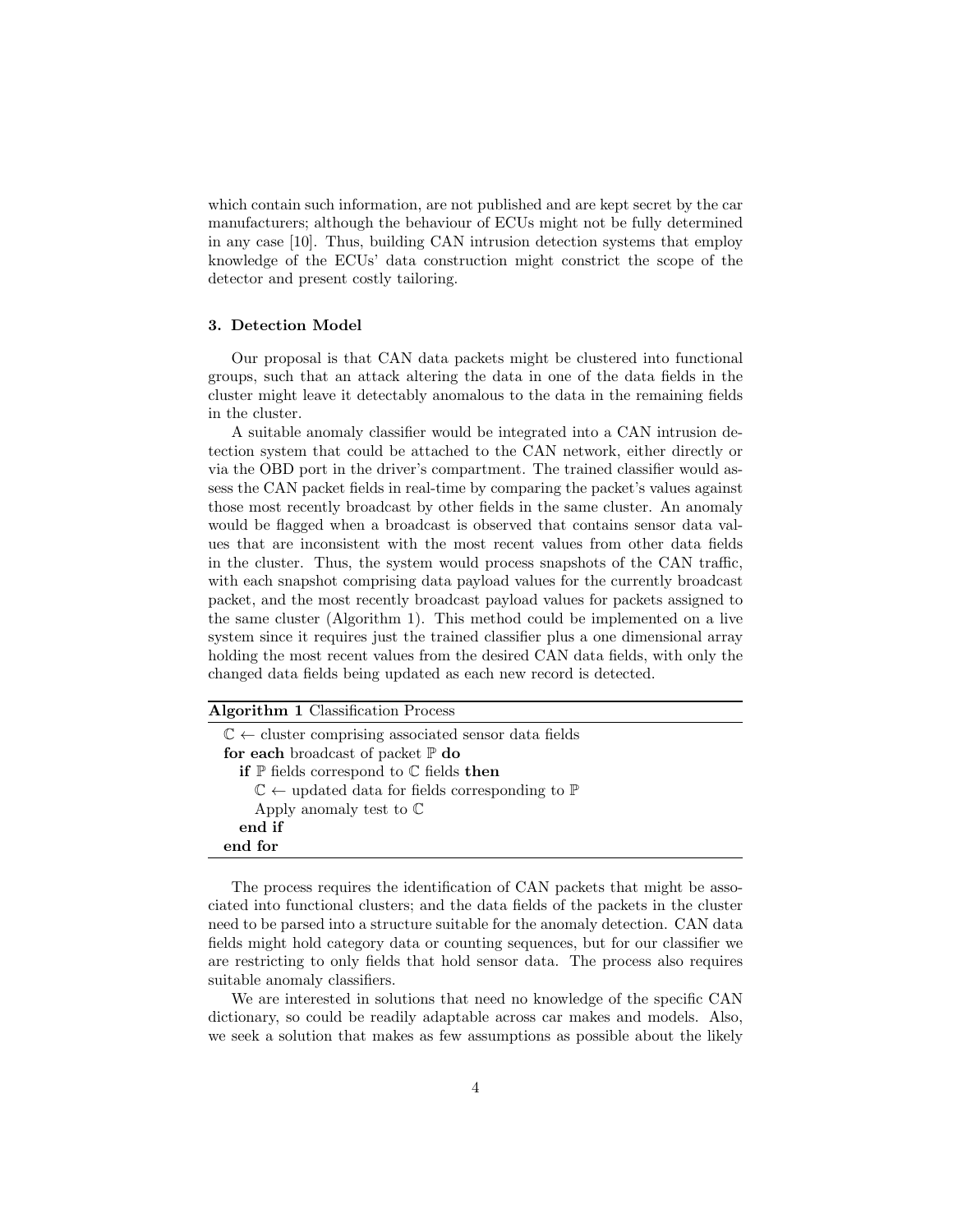attacks, particularly not anticipating which data fields might be manipulated. As demonstrated in [5], attack fabrications might be convoluted and difficult to predict. We therefore consider classifiers that might be able to detect an anomaly in any one of a cluster of data fields without specifying which data field will be the compromised one.

# 4. CAN Traffic and One Class Novelty Detection

Our evaluated classifiers allow one class novelty detection. Cybersecurity intrusion detection methods often rely on comparing an instance against a set of known, predefined limits, or against characteristics from known attack classes [16]. Such methods can offer accurate detection for known attacks [17], but they assume that the attack signature is known and that the detection system can be easily updated as new attacks emerge.

One-class classification methods, in contrast, can be used where anomalies (attack data in our case) are difficult to produce, or cannot be assumed to be fully known. Such methods develop a decision surface using only normal data. Subsequent decisions depend on whether the new instance falls within the decision surface (hence the instance deemed normal), or falls outside the decision surface (hence the instance is deemed an anomaly).

Anomaly detection can use outlier detection or novelty detection. Outlier detection assumes the training data contains anomaly (i.e. outlier) instances. The goal of the classifier is therefore to first determine which training instances might be classified as outliers; these are then used to formulate the decision surface. Outlier classifiers assume the outliers are known and can be included in the training data, and that their approximate rates within the population are also known. On the other hand, in novelty detection only normal instances are assumed to be available for training; the decision surface is thus determined using only these.

One-class novelty detection methods seem suitable for automotive CAN intrusion detection because of their non-reliance on anomalous classes (e.g. attack signatures) during classifier training. Attacks on the CAN network are still emerging and cannot be assumed to be known or comprehensively represented by training data. Moreover, it is difficult to derive attack data covering the wide range of makes, model and configurations of car. A one class approach has been demonstrated by Longari et al. [18], using Long Short-Term Memory autoencoders to model legitimate data sequences on individual CAN IDs, although the authors acknowledge that their detection process is currently relatively slow.

#### 4.1. Our Evaluated Methods

The Compound Classifier (CC) was devised for rapid classification using a reduced instruction set processor [19]. Primarily used in rapid image processing applications (.e.g. [20]), it has also been used in medical diagnosis [21], and was considered by us as a potential CAN data anomaly detector [22]. Its authors state that the CC: can generalise, learn and make rapid decisions; lends itself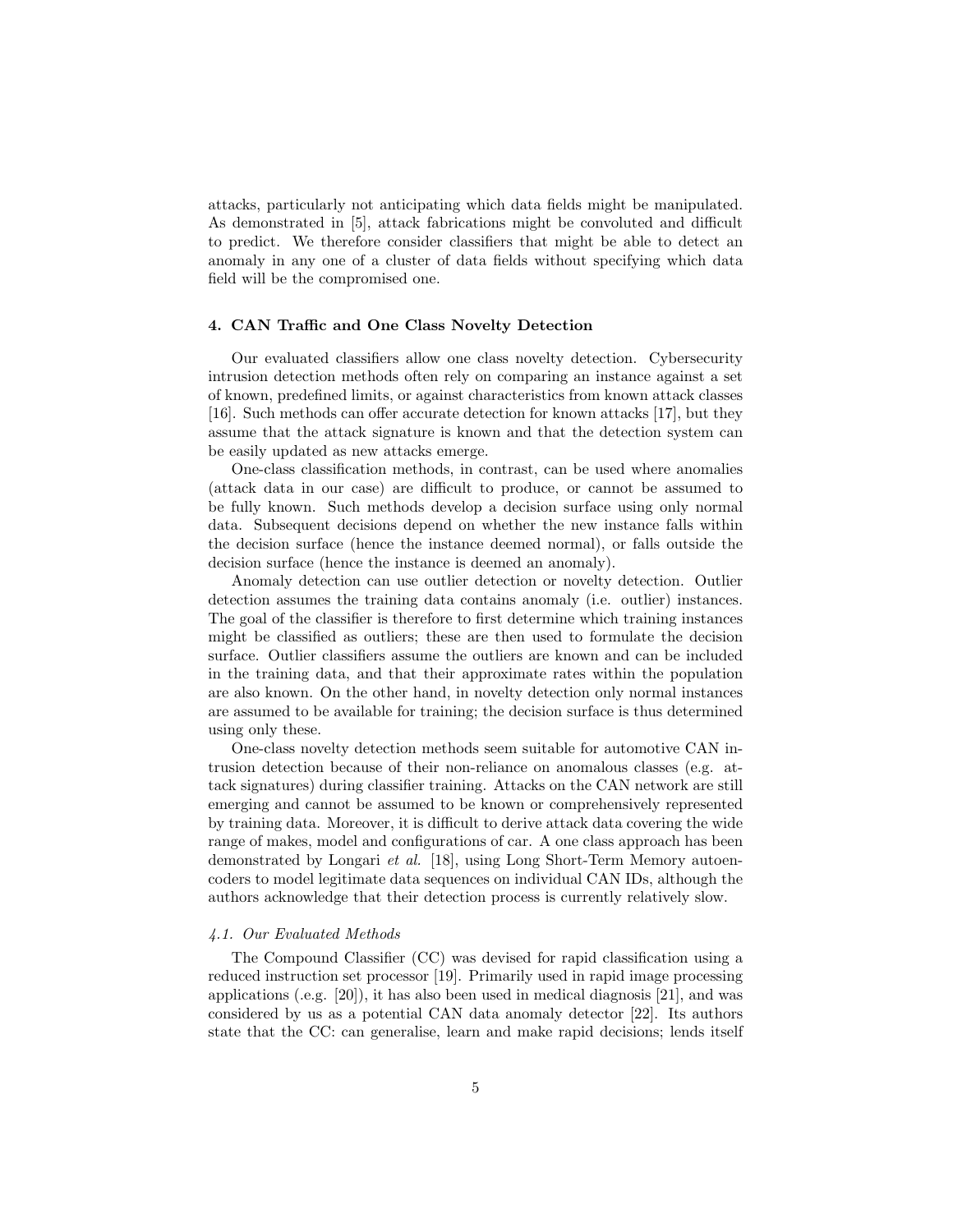

Figure 1: Example Compound Classifier (CC). The classifier's trained hyperspheres are the larger, lighter coloured spheres. The training data set is shown as the dark points. This CC was trained using only three CAN data fields (dimensions) for illustration.

to visualisation; and, can be used for multi-class and one-class problems [19]. It uses nearest neighbour calculations and probability density functions to replace the training data points with a smaller number of hyperspheres. Hyperspheres are constructed as the training data is observed, and are changed in size and location according to whether each training instance is inside them or not. During training iterations, the hyperspheres thus evolve to encompass the shape of the training data set (see Fig. 1).

The Local Outlier Factor (LOF) also relies on distance measurements and density calculations, and has been shown to be resilient to data sets with varying cluster densities [23]. Its calculation entails determining the local density of data points as defined by the distance to data points in the immediate surrounding area [24]. The LOF score is derived by comparing the density score of a point with the density scores of its K nearest neighbours (KNN). Each instance acquires a score which is higher in instances that lie away from their own K nearest neighbours. Thus, the score can be used as a threshold to classify outliers.

Multi-class Support Vector Machines construct a hyperplane that separates the classes of data by the largest margin. In contrast, the One Class Support Vector Machine (OCSVM) attempts to find the largest margin between the projected training data and its origin, thus demarking data-dense regions in input space. Target instances are classified according to their position relative to the margin. The OCSVM is deemed an especially suitable choice where data has a multimodal distribution and is high-dimensional [25], or where training data sets might be small [23].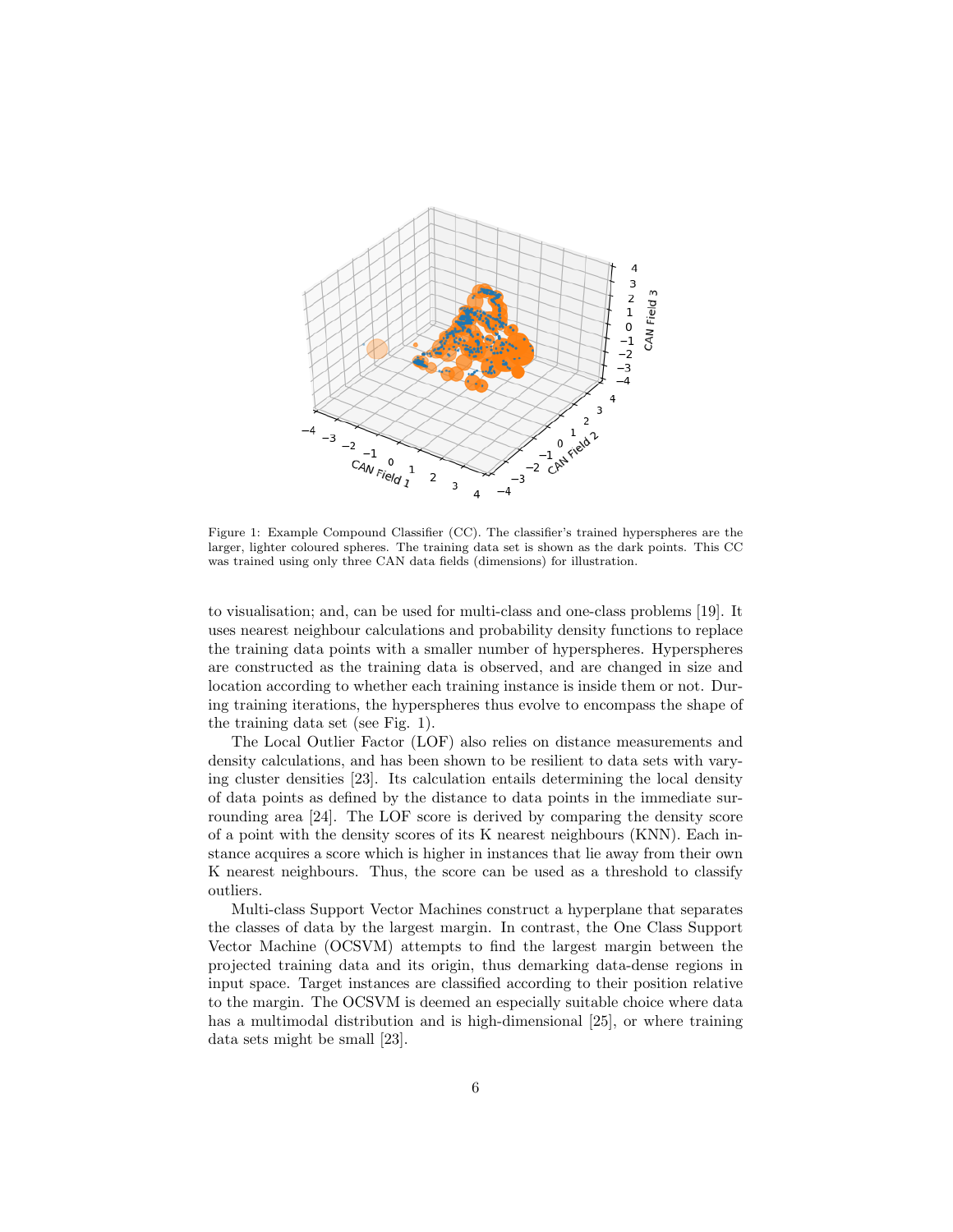

Figure 2: Two data fields in a CAN packet show a pattern that suggests they are meant to be combined to represent a single reading from a sensor. When field 2 reaches the top or bottom of the value capacity suggested by its bit size, a corresponding unitary change is seen in field 1. Field 2 shows also a propensity to jump between its peak and near zero corresponding to the changes in Field 1.

#### 5. CAN Cluster Identification

To determine and evaluate algorithms for identifying the CAN packet clusters, we used data captured from two unmodified popular UK small family cars of different manufacturers, henceforth referred to as Car1 and Car2. CAN logs were captured onto a laptop using a Kvaser Leaf Pro HS v2 OBD-II reader attached to the car's OBD port. We selected journeys that each spanned many minutes and included a variety of routes, roads and driving situations (urban, dual carriageway, parking, etc). The log files were split into pre-analysis and evaluation sets, and processed using Python 3.6. Early analysis therefore involved profiling the data to determine: a) the sensor data fields, including those that represent combined, two-byte values; and, b) the suitable grouping of packets into functional clusters.

# 5.1. Identifying Concatenated Sensor Fields

The CAN logs revealed concatenated sensor fields that presented a pattern showing a field with a high number of unique values, adjacent to a field with only a few unique values. However, this pattern might be coincidental, so could not be used as the sole indication that fields should be concatenated. More reliably, such data fields could be determined by observing whether the values in a field incremented or decremented by one when the next data field in the packet was a sensor field that incremented gradually towards 255 and then plummeted towards 0, or fell gradually towards 0 and then jumped towards 255 (Fig. 2). Whilst such fields were determined initially by visual inspections, an algorithm was produced to automate this process (Algorithm 2).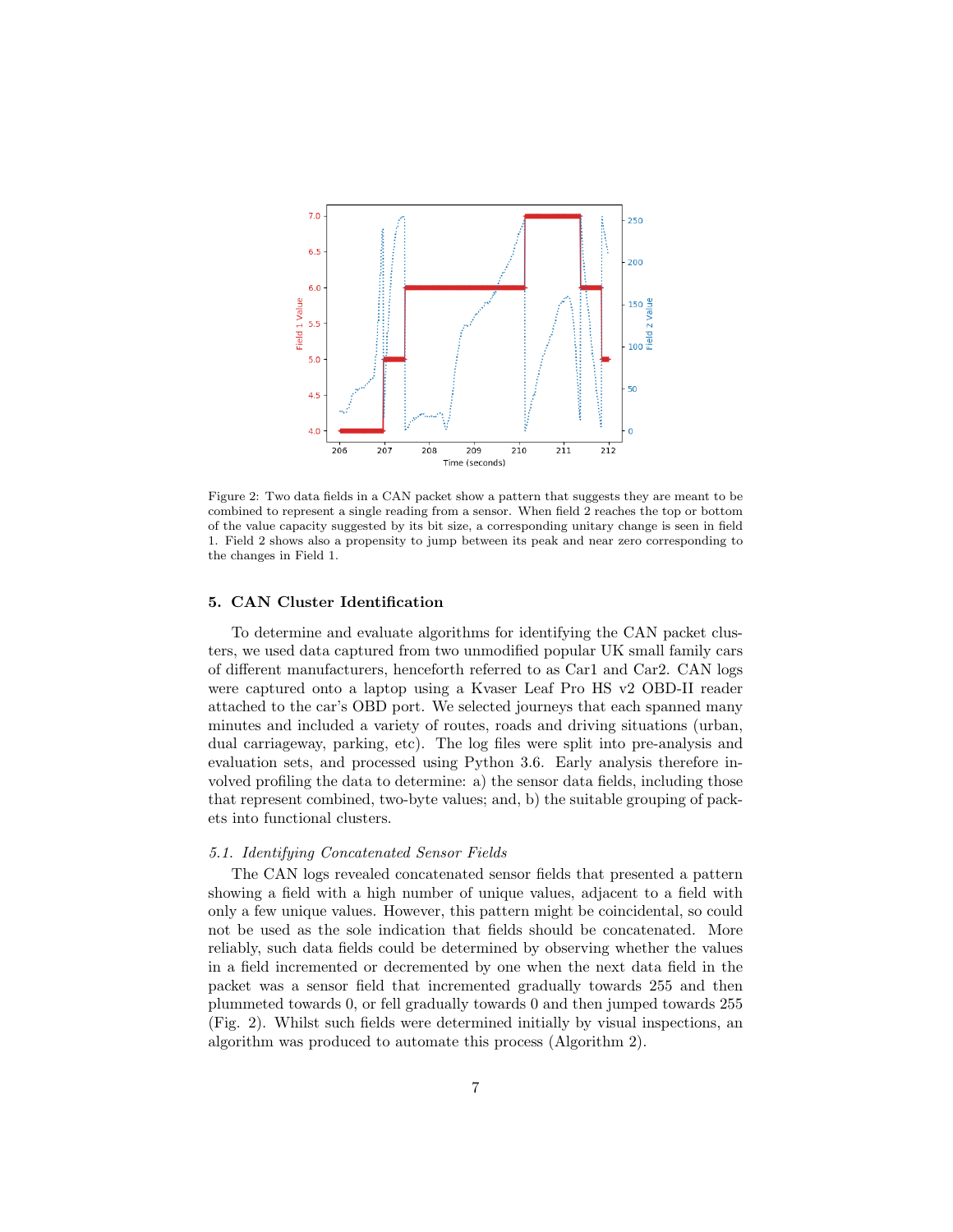Algorithm 2 Determine concatenated fields for a CAN ID

 $X \leftarrow$  all records in time order for CAN ID(x)  $jump \leftarrow 100$ for all data fields in  $X$  do fieldA, fieldB  $\leftarrow$  next adjacent data field pair for all rows in  $X$  do if field $A^{row}$ (value) = field $A^{row-1}$ (value) + 1 then if fieldB<sup>row-1</sup>(value) - fieldB<sup>row</sup>(value) >jump and fieldB<sup>row-1</sup>(value) >= fieldB<sup>row-2</sup>(value) then likely  $\leftarrow$  likely + 1 else if fieldB<sup>row</sup>(value)  $\leq$  fieldB<sup>row-1</sup>(value) then unlikely  $\leftarrow$  unlikely  $+1$ end if else if field $A^{row}$ (value) = field $A^{row-1}$ (value) - 1 then if fieldB<sup>row</sup>(value) - fieldB<sup>row−1</sup>(value) >jump and fieldB<sup>row-1</sup>(value)  $\langle = \text{fieldB}^{\text{row}-2}(\text{value}) \rangle$ then likely  $\leftarrow$  likely + 1 else if fieldB<sup>row-1</sup>(value) >= fieldB<sup>row</sup>(value) then unlikely  $\leftarrow$  unlikely + 1 end if end if end for if likely - unlikely >threshold then {our threshold  $= 1$ }  $fieldAB \leftarrow concatenate(fieldA(hex),fieldB(hex))$ end if end for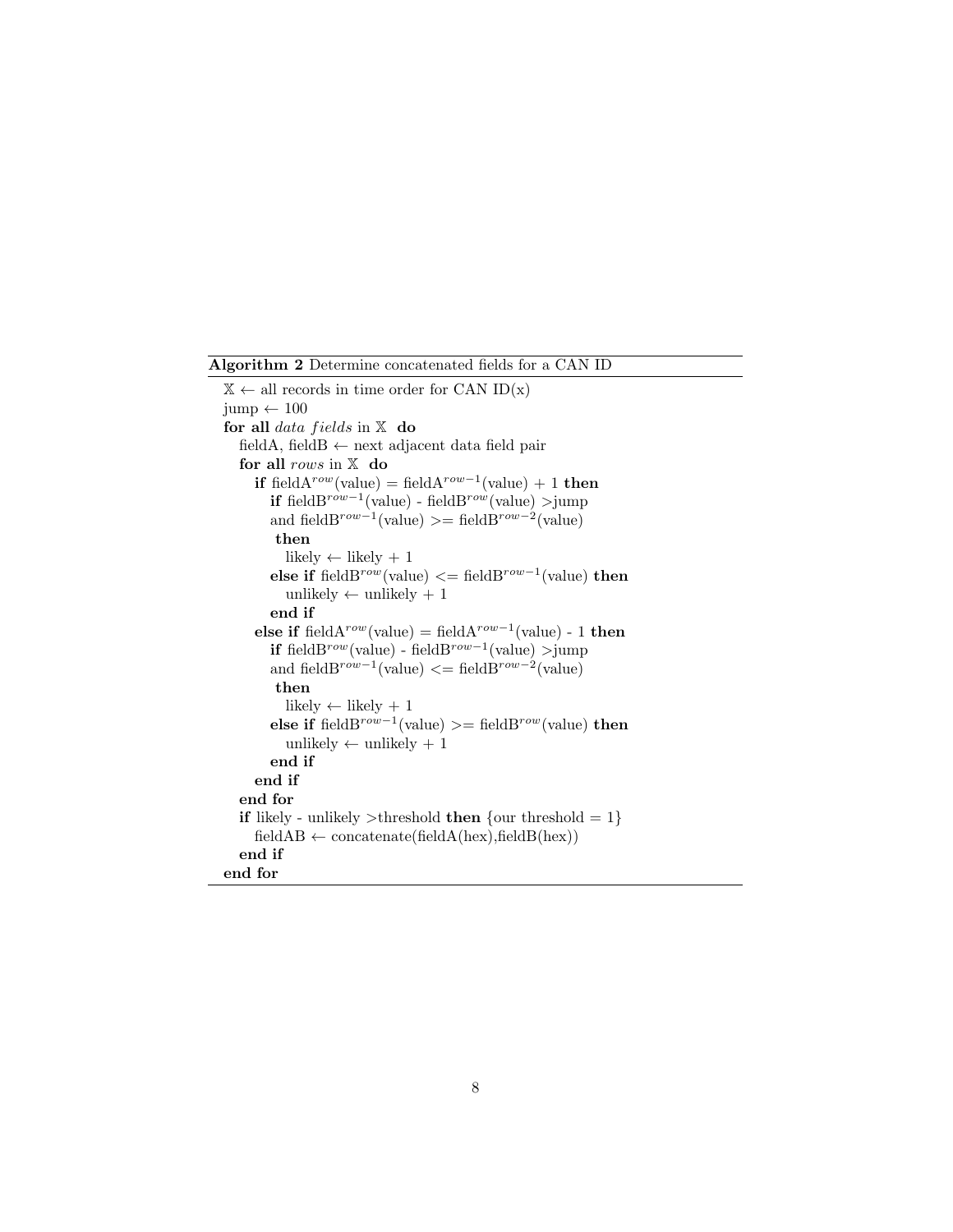| CAN ID: 80   |              | CAN ID: 80          |
|--------------|--------------|---------------------|
| DATA1 24     |              | Fields: DATA1 DATA2 |
| DATA2        | 256          | Likely2: 249        |
| DATA3 54     |              | Unlikely2: 0        |
| DATA4        | 256          |                     |
| DATA5        | 1            | CAN ID: 80          |
| DATA6        | -2           | Fields: DATA3 DATA4 |
| DATA7        | 256          | Likely2: 518        |
| DATA8        | $\mathbf{1}$ | Unlikely2: 0        |
| dtype: int64 |              |                     |

Figure 3: Example output from the composite data field detection algorithm. The algorithm shows both the number of unique values for each field (left of image), and the likelihood score of adjacent fields being connected (right of image). The pattern for the two identified composite fields (DATA1 and DATA2, and DATA3 and DATA4) was typical for all composite fields - a very high number of unique values (e.g. DATA2 or DATA4), following a field with a few unique values (e.g. DATA1 or DATA3).

The algorithm is repeated for all combinations of adjacent data fields for a CAN ID (i.e. Field1 and Field2, Field2 and Field3, Field3 and Field2, Field2 and Field1, etc), and counts instances where the unit change of FieldA corresponds to previous, same-direction, changes in FieldB followed by FieldB suddenly changing in the other direction by an amount ("jump" in the Algorithm) large enough to suggest it has entered the next value-cycle. Such occurrences increase the likelihood that FieldA and FieldB are composite. Conversely, changes in FieldA that do not correspond to such a cyclical pattern in FieldB, decreases the likelihood. Occurrences are counted, generating likelihood and unlikelihood scores.

The algorithm was implemented in Python and tested against both cars. Fields were accepted as being potentially concatenated when the likelihood score was higher than the unlikelihood score. For validation, visual inspection of the CAN log was also carried out. The observed pattern for fields identified as composite was typical of that shown in Figure 3, i.e. two fields next to each other, the second with a high number of unique values. Visual inspection of the remaining fields did not suggest any missed concatenations, although it is acknowledged that the absence of evidence does not necessarily represent evidence of absence.

The algorithm does not pick up single fields that might be sensor readings. However, from studying the number of unique values and their pattern, some of these were suggested from Car 1, and included in the subsequent clustering process. Also, the algorithm does not compare non-adjacent fields, or check if sensor fields might be composite from three or more fields. These checks could be added to the algorithm, however the visual inspection of the data revealed no observed instances that suggested such fields, and we have not found any reported cases.

#### 5.2. Identifying Associated Fields

Having identified sensor fields, we need to group these into clusters, each of which contain the sensor fields pertaining to associated functions. For the anomaly detection process, the car function that the fields pertain to does not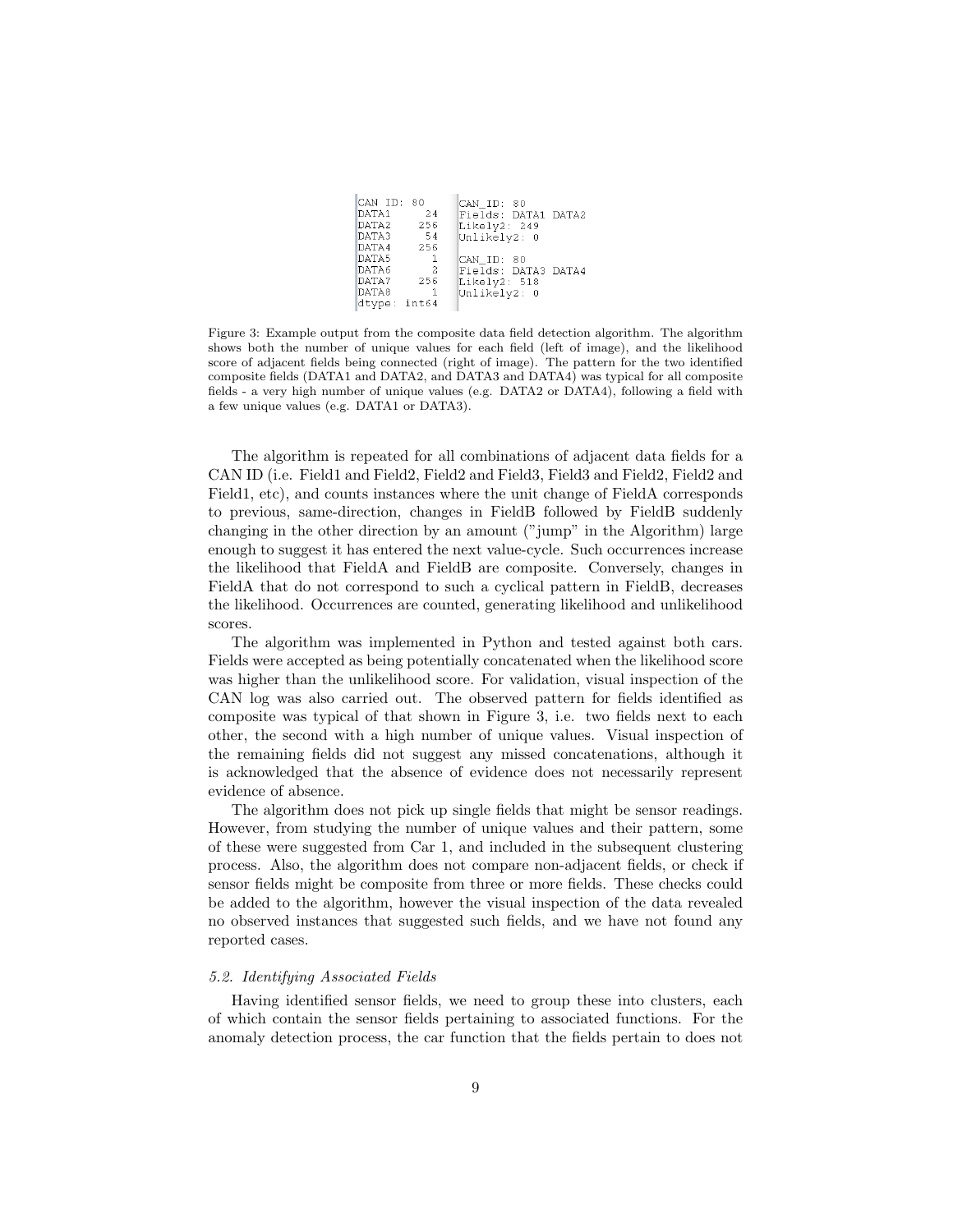

Figure 4: Hierarchically clustered correlation matrix plot for sensor fields for Car 1. The two dark cluster blocks on the diagonal seems to correspond to the individual aspects (accelerator and speed) identified whilst monitoring the CAN data during driving.

need to be known. However, determining the function would provide a validation that the cluster detecting algorithm has worked, as well as help to determine which clusters might be targets for specific attacks. Although the lack of an available dictionary means that the mapping of CAN packet IDs to ECUs, or to car functions, is not available, estimation can be made from analysis of CAN traffic combined with journey records captured on video. Car 2 was not available long enough for a detailed functional analysis, but in Car 1 it was possible to determine fields that change with the application of the accelerator, or with changes in speed regardless of the accelerator position, or as brakes are applied.

Hierarchical cluster analysis was undertaken of the fields identified as sensor data. Pearson's correlation coefficient was used as a distance measurement to cluster the data fields according to the data field correlations. Implementation used the Python pandas .corr() function for the correlations [26], and SciPy .distance, .linkage and .fcluster functions to generate the hierarchical clustering [27]. Figures 4 and 5 show the resulting cluster matrices. The CAN packet ID is shown by the field's prefix, and the data field positions are shown by the D suffix. Composite fields have two D suffix elements. Thus, for example, data field 17C D3D4 is a composite of the D3 and D4 fields from a packet with CAN ID 17C.

For this study, fields with a correlation  $\geq 0.75$  were considered as being in a related cluster. The two large darker clusters towards the top left and centre of Fig. 4 comprise fields that the manual analysis suggested were concerned with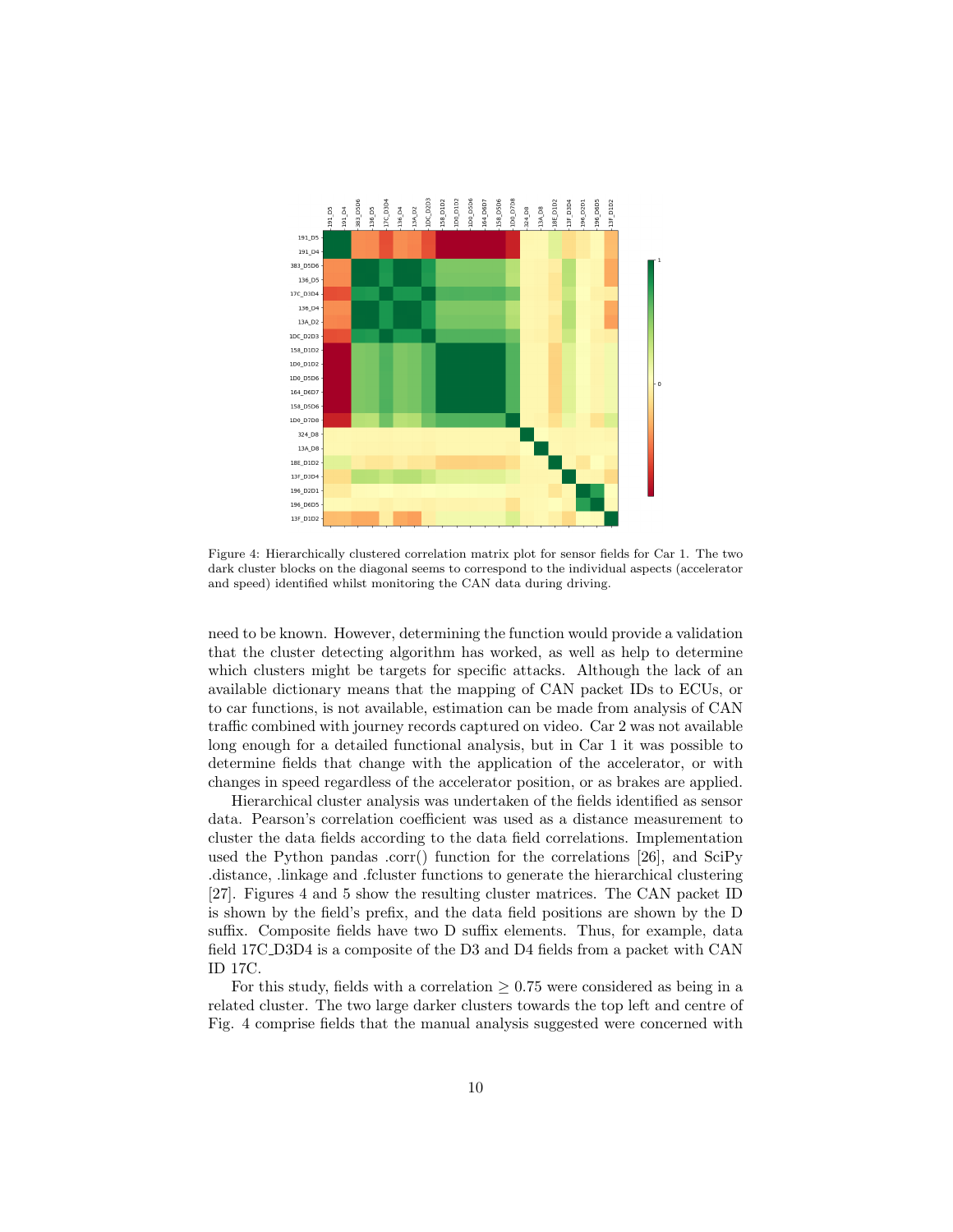

Figure 5: Hierarchically clustered correlation matrix plot for sensor fields for Car 2.

the accelerator and speed respectively. Of course, other than from conducting detailed and comprehensive reverse engineering, or from acquiring the CAN dictionary, there is no way of determining what precisely the fields are measuring. They might be capturing something only very tentatively linked, such as fuel efficiency or a component pressure reading. Even so, the potential use of such correlated fields for determining contextual anomalies holds, no matter the nature of the link. The clusters from both cars that were used for the subsequent experiments are shown in Table 1.

Table 1: Clusters used in the anomaly detection experiments. In Car 1 the cluster names indicate the function the cluster seemed to be associated with. A detailed analysis of car functions was not carried out in Car 2, so the cluster names are not given functional associations.

| Car              | Cluster     | Data Fields                                                               |
|------------------|-------------|---------------------------------------------------------------------------|
| Car <sub>1</sub> | Accelerator | IDC_D2D3, 136_D5, 13A_D2, 17C_D3D4, 136_D4, 383_D5D6                      |
|                  | Speed       | 1D0.D7D8, 164.D6D7, 158.D1D2, 158.D5D, 1D0.D1D2, 1D0.D5D6, 191.D4, 191.D5 |
| Car <sub>2</sub> | Cluster A   | 4B0_D1D2, 4B0_D3D4, 4B0_D5D6, 4B0_D7D8, 20E_D1D2, 201_D5D6, 20F_D3D4      |
|                  | Cluster B   | 73_D5D6, 90_D7D8, 200_D1D2, 200_D5D6, 205_D1D2, 205_D7D8, 211_D3D4        |

# 6. Experiment Data Generation and Evaluation Criteria

Having identified sensor fields, including those with values derived from composite fields, and determined clusters of associated fields, the CAN log flow can now be parsed into a format suitable for the anomaly detection. Cluster snapshot records were created, with each snapshot record being created upon the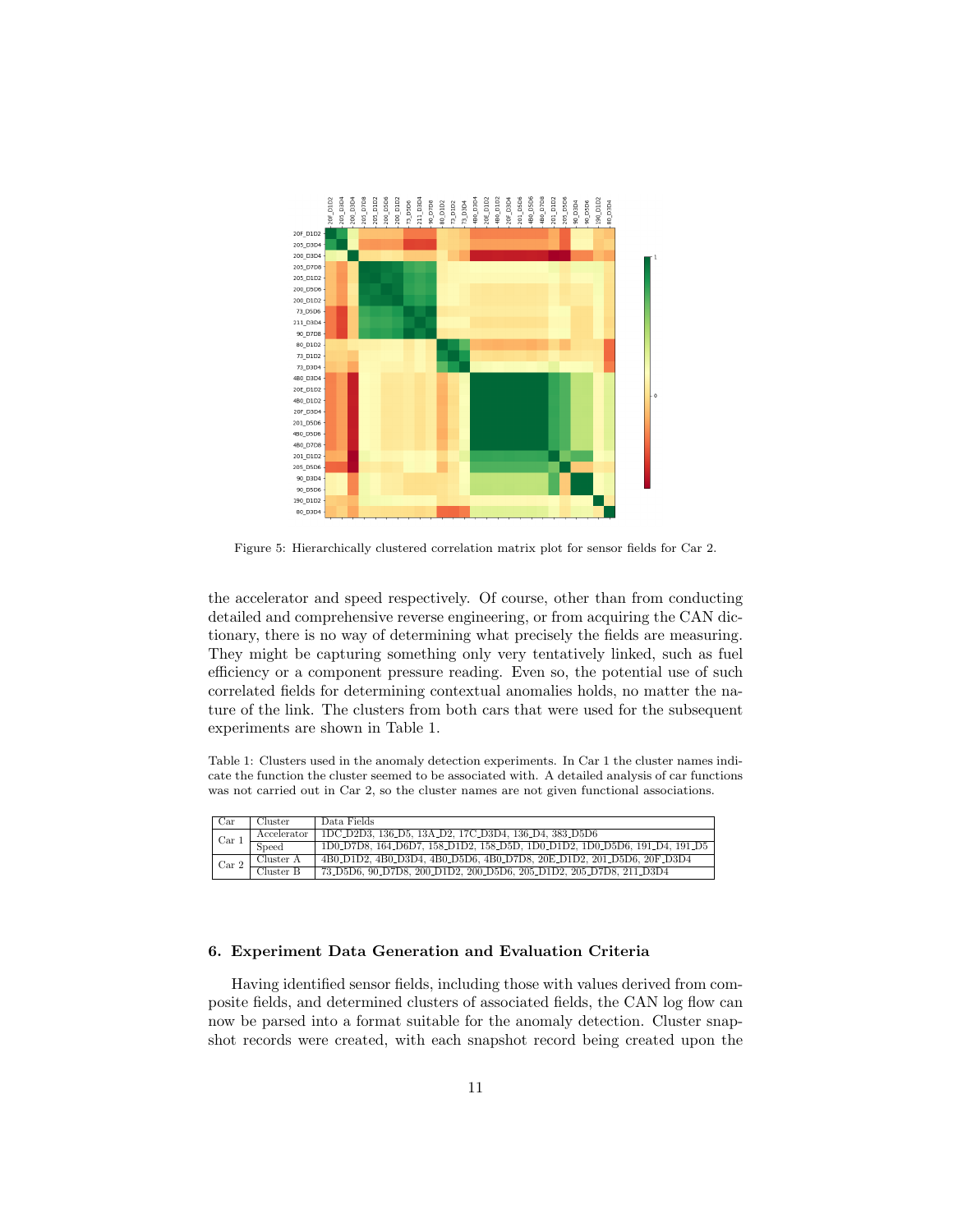broadcast of one of the CAN packets in the cluster and comprising the most recently broadcasted values for the data fields in the cluster. Snapshot records were created for each of the main clusters identified by the clustering algorithm (i.e. Acceleration and Speed clusters for Car 1, and Cluster A and Cluster B for Car 2).

Fig. 6 shows a subset of fields to illustrate the updating of the snapshot array. 6a shows CAN broadcasts between 27.08628 and 27.18628 seconds for two CAN IDs. Fig. 6b shows the snapshot array state after the broadcast of the CAN packets. The array is updated as each new packet within its CAN ID scope is broadcast. For example, the broadcast of CAN ID 324 at 27.18604 seconds, results in an array update at that time for element 324 D8. Likewise, the broadcast of CAN ID 383 at 27.18628 seconds, results in an update of array element 383 D5D6. Fig. 6b also shows that the first few snapshot rows did not change when packets were broadcast since these packet broadcasts would have contained the same field value as the previous broadcast for the relevant CAN ID.

In a production version, the amalgamated data would not need to be retained after each classification has taken place, so a single, continuously updated array could be used. However, to facilitate test replication, and allow attack data to be simulated, each change to the array was saved as a separate snapshot record, forming a snapshot record file.

| <b>TIMF</b> | <b>CAN ID</b> | D <sub>8</sub> | <b>D5D6</b> |
|-------------|---------------|----------------|-------------|
| 27.08628    | 324           | 165            | O           |
| 27.08653    | 383           | 34             | 561         |
| 27.18604    | 324           | 180            | Ω           |
| 27.18628    | 383           | 53             | 903         |

(a) Sample from the CAN packet flow. For illustration only two IDs and and two data fields are shown.

| <b>TIME</b> |                 |    |          |    | CAN ID 17C D3D4 158 D1D2 191 D5 18E D1D2 1DC D2D3 324 D8 383 D5D6 |    |     |     |
|-------------|-----------------|----|----------|----|-------------------------------------------------------------------|----|-----|-----|
| 27.18481    | 17 <sub>C</sub> | 32 | 0        | 55 | 0                                                                 | 32 | 165 | 561 |
| 27.18496    | <b>18E</b>      | 32 | 0        | 55 | O                                                                 | 32 | 165 | 561 |
| 27.18520    | 158             | 32 | 0        | 55 | $\bf{0}$                                                          | 32 | 165 | 561 |
| 27.18544    | 191             | 32 | $\Omega$ | 57 | $\Omega$                                                          | 32 | 165 | 561 |
| 27.18561    | 1DC.            | 32 | $\Omega$ | 57 | O                                                                 | 32 | 165 | 561 |
| 27.18604    | 324             | 32 | 0        | 57 | O                                                                 | 32 | 180 | 561 |
| 27.18628    | 383             | 32 | 0        | 57 | 0                                                                 | 32 | 180 | 903 |

(b) Section of the snapshot array of amalgamated CAN data. Each row shows the change in the data elements over time as each CAN ID is broadcast. The Time and CAN ID columns are not included in the actual array.

Figure 6: Parsed CAN data field broadcasts (a) transcribed into a rolling data snapshot array (b).

# 6.1. Experimental Data Sets

Each experimental data set comprised 8000 randomly selected snapshot records for one of the clusters. For each experimental data set, 6000 snapshots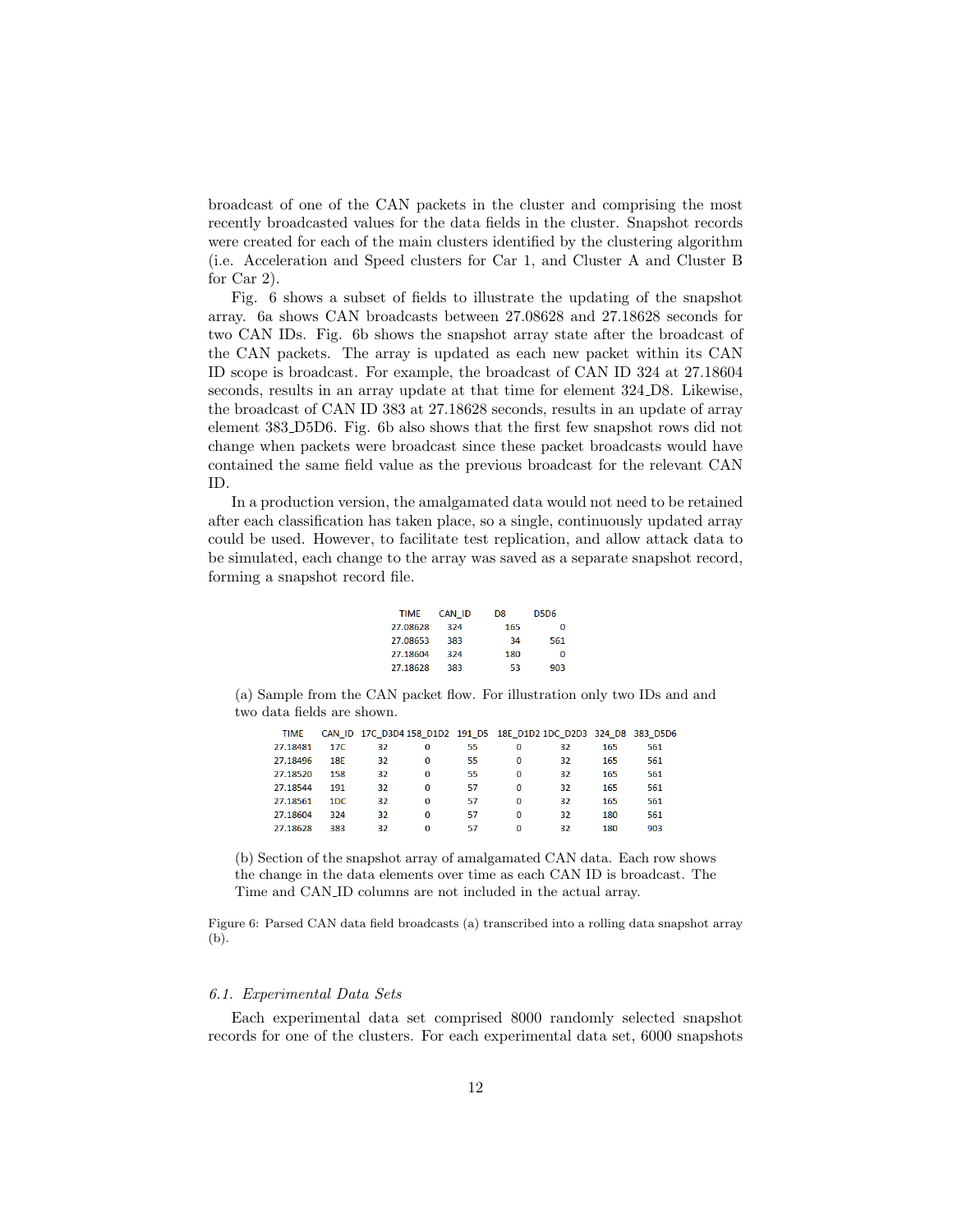were assigned to a training set, 1000 for an unmanipulated testing set, and 1000 for an attack testing set. The testing sets determined the false positives and true negatives, whilst the attack sets, which were manipulated to mimic attacks (as discussed below), determined the true positives and false negatives.

All sets were scaled using Scikit-learn's unit variance StandardScaler function [28], retaining the scaling parameters obtained from processing the corresponding training set. The StandardScaler function standardises the data by first subtracting the mean value (giving the values a zero mean), and then dividing by the variance, thus giving the distribution unit variance. Standardisation retains the distribution shape of the data, unlike scalers such as Min-Max which can crush values in data sets with outliers [29].

#### 6.2. Attack Manipulation

For each test iteration, one field in the attack set was manipulated to replicate the effects of injection attacks that fabricate data values. Testing was repeated so that each data field was manipulated. One option would be to apply multipliers to each field in the test data set, and then apply the scaling after the manipulation. However, provisional analysis of each car showed that some fields had a range with an origin that did not start at zero. In cases where the range is narrow, yet there is a high range-origin, the outliers produced by this manipulation method would be extreme; so they would be simple to detect, and their resulting manipulated data would probably be rejected by any reading node in any case.

Therefore, to provide a more controlled testing, we first scaled the attack data set using the scaling parameters fitted from the training data set, and then applied the data manipulation to the attacked field by adding an offset after the scaling. The offsets were -1, -0.5, -0.3, -0.2, -0.1, 0.1, 0.2, 0.3, 0.5 and 1, thus increasing or decreasing the scaled data by specific magnitudes. This method produces attack data that, across fields, is more uniform in its magnitude, irrespective of the permitted range-origin for individual fields. Such a manipulation would be more representative of attacks in which the attacker had more knowledge of the data construction and meaning. The manipulation offset range enables classifier performance to be assessed across a broad range of manipulations, including subtle changes retaining plausibility such as suggested by [5].

# 6.3. Evaluation Definitions

During evaluation, the snapshot records in the test and attack data sets were fed individually to the classifiers, which had been trained using the corresponding training data sets. Each classifier decided whether the snapshot was an anomaly (i.e. a snapshot containing an attacked field) or normal (i.e. a snapshot that contained no attacked fields). For the CC an anomaly corresponded to instances that fell outside all hyperspheres. For the other LOF and OCSVM classifiers, the decision was as reported by the software implementation function.

The analysis employed the following definitions: True Positive  $(TP)$  – an attacked snapshot identified as such by the classifier; False Negative (FN) –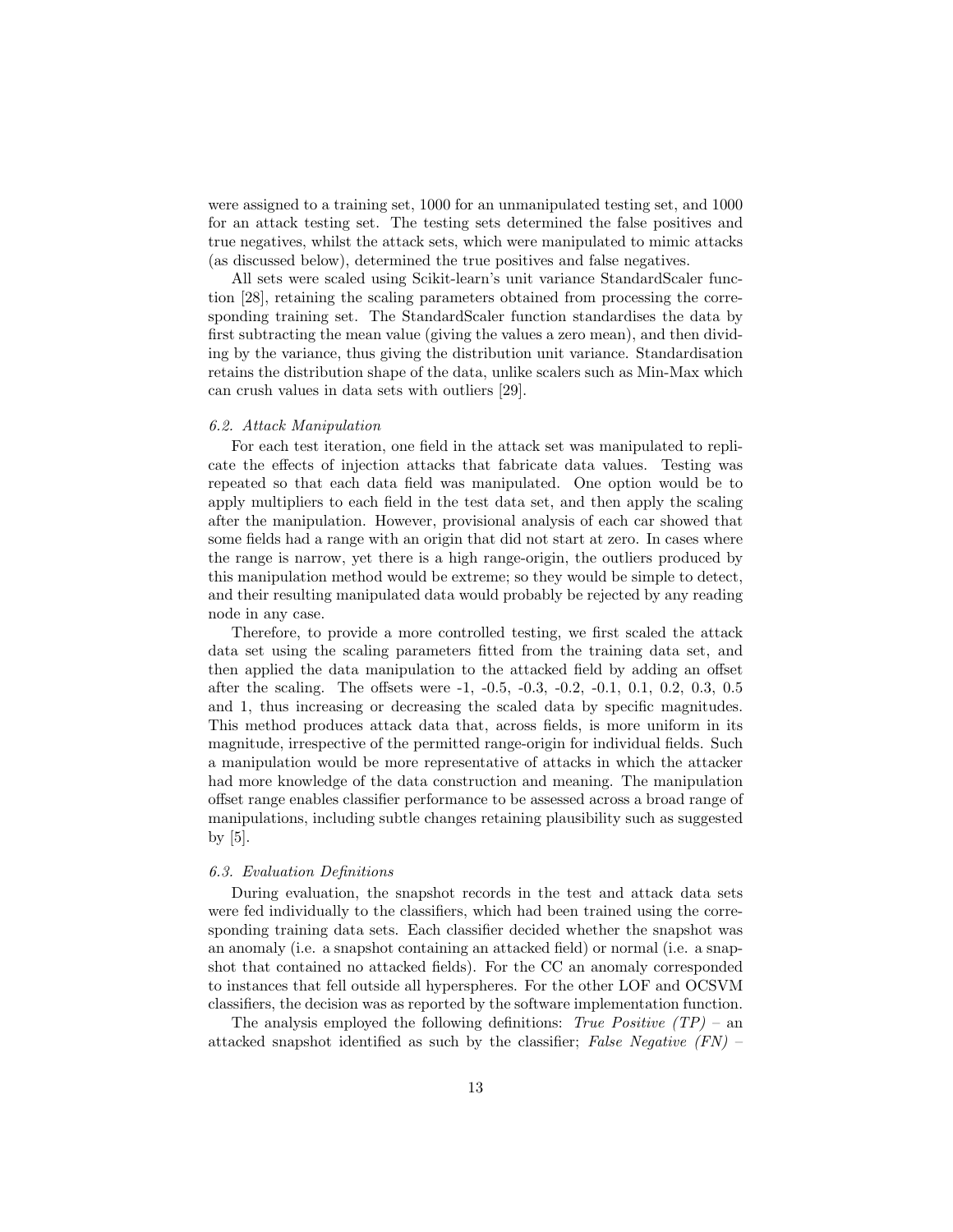an attacked snapshot that was not identified as such by the classifier; False Positive  $(FP)$  – a normal snapshot classified as having been attacked; True Negative  $(TN)$  – a normal snapshot classified as such.  $F_\beta$  scores [30] were used to provide a summarisation of these, taking  $\beta=0.5$  so as to attach more weight to precision over recall (Equation 1).

$$
F_{\beta} = \frac{(1+\beta^2) \times TP}{(1+\beta^2) \times TP + \beta^2 \times FN + FP}
$$
 (1)

In the results tables shown later only the FP and FN values are presented. TN and TP values can be calculated by subtracting, respectively, FP and FN values from 1000 (the sample sizes).

#### 7. Results and Discussion

Initial testing (Section 7.1) was conducted using the data sets from Car 1 to determine classifier parameter configurations that gave optimal all-round performance. Because of the large volume of results, these initial evaluations were restricted to examining only the averaged  $F_\beta(0.5)$  scores for each training parameter permutation. For each parameter permutation, the average  $F_\beta(0.5)$ score was taken across all the attack multipliers for all the fields in the clusters. The optimal parameter values were then fixed for subsequent evaluations across of both cars.

#### 7.1. Optimal Parameter Values

The LOF was tested with KNNs between 3 and 100, and contamination between 0.01 and 0.12. The highest average  $F_\beta(0.5)$  scores across the training data sets were achieved with KNN 9 and contamination 0.05. The OCSVM was tested with the RBF (Radial Basis Function) kernel and Nu between 0.001 and 0.7 and gamma between 1e-07 and 0.9, with the highest average  $F_\beta(0.5)$  scores obtained with Nu 0.015 and gamma 0.5. These optimal LOF and OCSVM values were used for subsequent testing.

The CC was tested with parameter values that were recommended by its author [19], scaled for the standardisation process (i.e. hypersphere size adjustment of  $0.0001 *$  the number of dimensions; and hypersphere movement of  $0.05$ ). Other parameter values were tried, but slowed the training, and produced no improvement in classification. The CCs were trained until they captured 97% of the training instances for the Car 1 Speed cluster, 96% for the Accelerator cluster, 97% for Car 2 Cluster A, and 95% for Cluster B. The proportion of training instances captured by the hyperspheres plateaued at these rates. The trained CCs replaced the 6000 training data points with 21 hyperspheres for the Accelerator cluster, 8 for the Speed cluster, and 13 each for Car 2 Clusters A and B.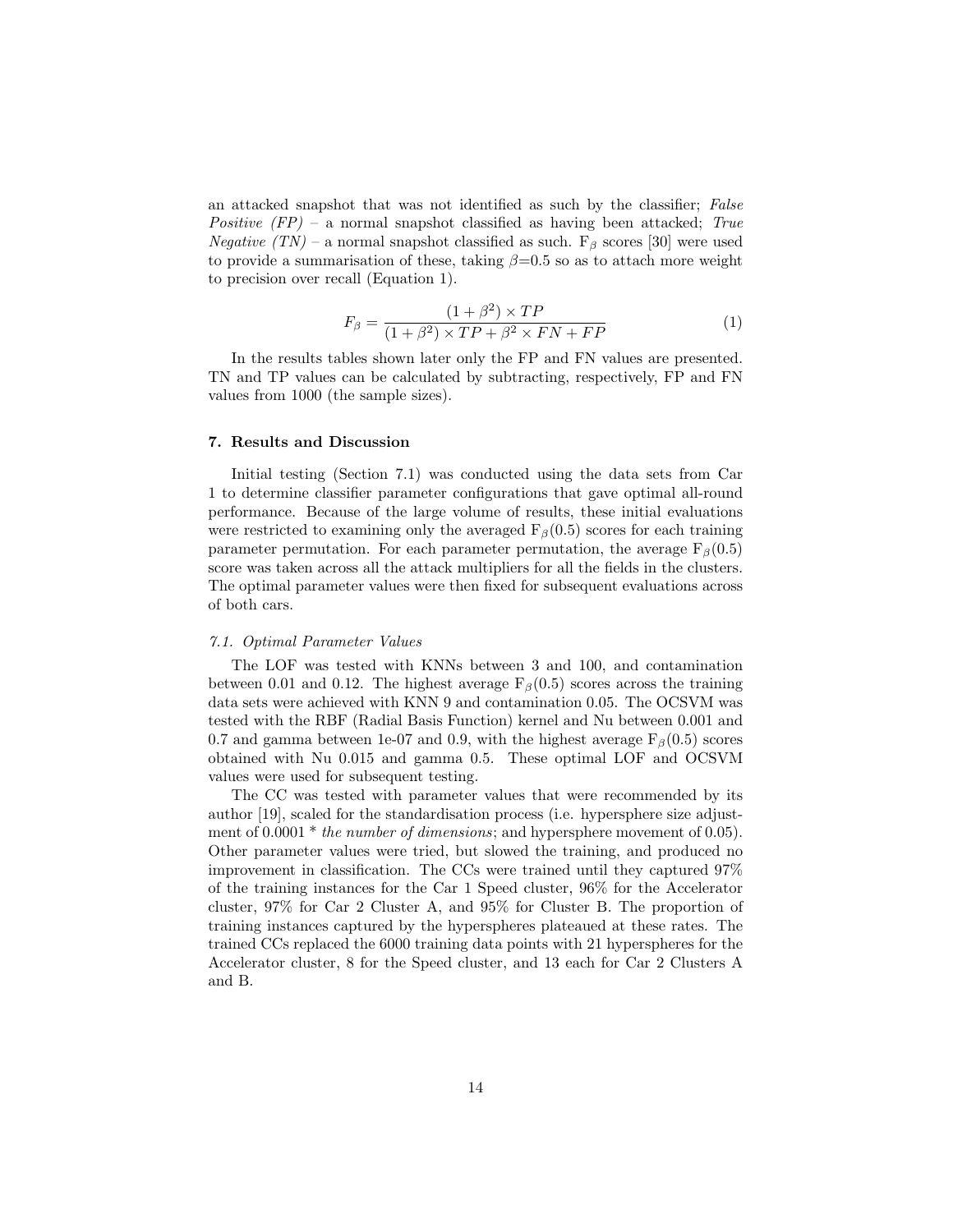### 7.2. Baseline Results

The initial testing of the optimised classifiers was conducted with the training data set, test data set, and attack data set all from within the same journeys. For Car 1, the selected journey was approximately 11 minutes long, and for Car 2 it was approximately 8 minutes. This testing presented a gauge of the potential ability of the classifiers. The  $F_\beta(0.5)$  score averages by cluster and data field tested for both cars are summarised in Tables 2 to 5. The highest  $F<sub>β</sub>(0.5)$  scores overall, and averaged within fields, were obtained by the LOF, followed by the OCSVM; with the CC being the least successful. Tables 6 to 8 show the average  $F_\beta(0.5)$  scores within each cluster for each magnitude of attack manipulation. Table 9 shows the false positive counts for each classifier, while Tables 10 to 12 list the average number of false negatives for each magnitude of manipulation.

Whilst the number of FPs might initially seem low (e.g. less than 50 per 1000 records for each cluster for the LOF, Table 9) they would imply many FPs per second in a car implementation, which would be problematical. Although the rate of FNs is dependent on the magnitude of the data manipulation for the attack, the high rates for the manipulation levels used here would also be of concern, implying a high rate of missed attacks.

As might be expected,  $F_\beta(0.5)$  scores are highest at the larger manipulations (the upper and lower rows in each table), and the number of false negatives lowest at these manipulations, reflecting the easier detection resulting from these manipulations. The OCSVM showed the lower rate of false positives; although tended to generate more false negatives compared with the LOF, hence achieved a lower  $F<sub>β</sub>(0.5)$  score.

The LOF achieved fewer false negatives and a higher  $F_\beta(0.5)$  score at lower magnitudes of manipulation compared to the OCSVM, but the lower false positive score of the OCSVM gained it a higher  $F_\beta(0.5)$  score at the higher manipulations; even though there does not appear to be a large reduction in its false negative scores, compared to the LOF, at these magnitudes.

Cluster B in Car 2 seems to have been especially problematical. Although, similar to the other clusters, the false negatives peak at the lower magnitude manipulations, they remain higher across the manipulation range for this cluster. The reasons for this remain unclear and require further investigation.

|       | 1DC D2D3 | 136 D5 | 13A D <sub>2</sub> | 17C D3D4 | 136 D4 | -383 D5D6 | All    |
|-------|----------|--------|--------------------|----------|--------|-----------|--------|
| LOF   | 0.8772   | 0.8779 | 0.8633             | 0.8793   | 0.8580 | 0.8375    | 0.8655 |
| CC    | 0.5790   | 0.5811 | 0.5821             | 0.5794   | 0.5751 | 0.5745    | 0.5785 |
| OCSVM | 0.6435   | 0.6679 | 0.6684             | 0.6451   | 0.6804 | 0.6888    | 0.6657 |

Table 2: Mean  $F_\beta(0.5)$  scores by field: Car 1 Accelerator cluster (1000 record test data set).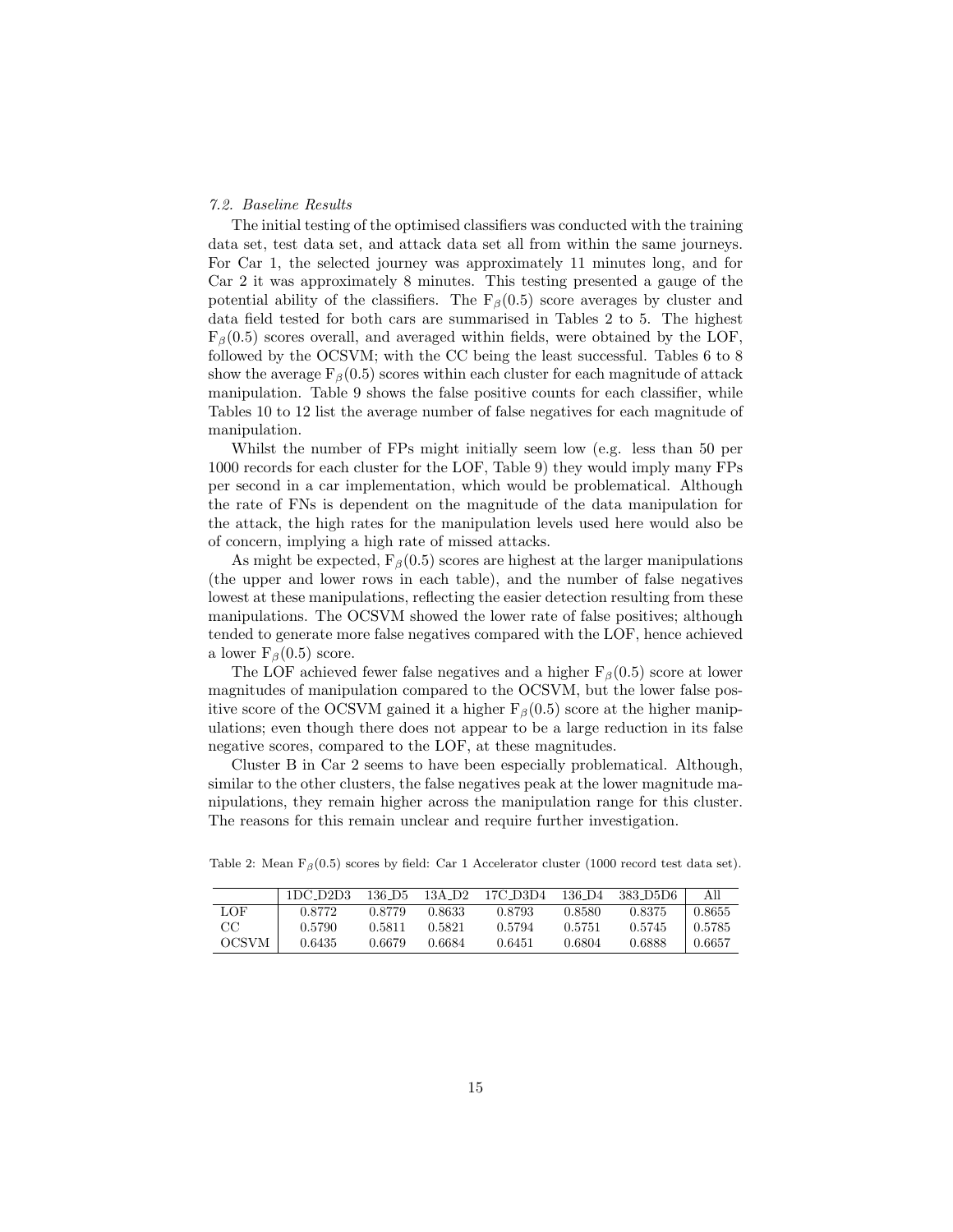Table 3: Mean  $F_\beta(0.5)$  scores by field: Car 1 Speed cluster (1000 record test data set).

|              | 1D0 D7D8 | 164 D6D7 | 158 D1D2 | 158 D5D6 | 1D0 D1D2 | 1D0 D5D6 | 191 D <sub>4</sub> | 191 D <sub>5</sub> | All    |
|--------------|----------|----------|----------|----------|----------|----------|--------------------|--------------------|--------|
| LOF          | 0.9606   | 0.9619   | 0.9619   | 0.9620   | 0.9620   | 0.9621   | 0.9581             | 0.9571             | 0.9606 |
| $_{\rm CC}$  | 1.4848   | በ 4971   | 0.4970   | 0.4971   | 0.4967   | 0.4975   | 0.5122             | 0.5137             | 0.4995 |
| <b>OCSVM</b> | 0.7626   | 0.8192   | 0.8194   | 0.8194   | 0.8205   | 0.8203   | 0.8857             | 0.8459             | 0.8241 |

Table 4: Mean  $F_\beta(0.5)$  scores by field: Car 2 Cluster A (1000 record test data set).

|              | 4B <sub>0</sub> D <sub>1</sub> D <sub>2</sub> | 4B0 D3D4 | 4B0 D5D6               | 4B0 D7D8 | 20E D <sub>1</sub> D <sub>2</sub> | 201 D5D6 | 20F_D3D4 |        |
|--------------|-----------------------------------------------|----------|------------------------|----------|-----------------------------------|----------|----------|--------|
| LOF          | 0.9635                                        | 0.9629   | 2.9632                 | 0.9635   | 0.9635                            | 0.9635   | 0.9635   | 0.9634 |
| CC           | 0.6006                                        | 0.6003   | 0.6006                 | 0.5995   | 0.5998                            | 0.5984   | 0.6000   | 0.5999 |
| <b>OCSVM</b> | 0.9300                                        | 0.9176   | $\scriptstyle{0.9315}$ | 0.9304   | 0.9303                            | 0.9310   | 0.9304   | 0.9288 |

Table 5: Mean  $F_\beta(0.5)$  scores by field: Car 2 Cluster B (1000 record test data set).

|             | 73 D5D6 | 90 D7D8 | 200 D <sub>1</sub> D <sub>2</sub> | $200$ D5D6 | 205 D <sub>1</sub> D <sub>2</sub> | 205 D7D8 | 211 D3D4 | All    |
|-------------|---------|---------|-----------------------------------|------------|-----------------------------------|----------|----------|--------|
| LOF         | 0.7255  | 0.7356  | 0.7554                            | 0.7397     | 0.7352                            | 0.7222   | 0.3747   | 0.6840 |
| $_{\rm CC}$ | 0.2787  | 0.2794  | 0.2834                            | 0.2801     | 0.2851                            | 0.2828   | 0.2772   | 0.2810 |
| OCSVM       | 0.3375  | 0.3342  | 0.3494                            | 0.3653     | 0.3871                            | 0.3881   | 0.2220   | 0.3405 |

| Offset |                        | Car 1         | Car 2     |           |  |
|--------|------------------------|---------------|-----------|-----------|--|
|        | Accelerator<br>Cluster | Speed Cluster | Cluster A | Cluster B |  |
| $-1.0$ | 0.9472                 | 0.9630        | 0.9638    | 0.8762    |  |
| $-0.5$ | 0.9146                 | 0.9628        | 0.9638    | 0.7525    |  |
| $-0.3$ | 0.8638                 | 0.9625        | 0.9638    | 0.6632    |  |
| $-0.2$ | 0.8452                 | 0.9614        | 0.9636    | 0.5860    |  |
| $-0.1$ | 0.7946                 | 0.9542        | 0.9620    | 0.5221    |  |
| 0.1    | 0.7811                 | 0.9540        | 0.9626    | 0.5498    |  |
| 0.2    | 0.8152                 | 0.9609        | 0.9635    | 0.5844    |  |
| 0.3    | 0.8544                 | 0.9626        | 0.9634    | 0.6642    |  |
| 0.5    | 0.8996                 | 0.9629        | 0.9638    | 0.7557    |  |
| 1.0    | 0.9399                 | 0.9630        | 0.9638    | 0.8863    |  |

Table 6: LOF Average  $F_\beta(0.5)$  scores by cluster.

#### 7.3. Classification Across Journeys

The capability of the trained classifiers to detect across journeys was explored using journeys captured from Car 1. The rows in Tables 13 and 14 show the journey used for the training data sets. The columns show the two journeys used for the testing data sets (Journeys A and D). Journey A was 11 minutes, C was 82 minutes, and D was 8 minutes. B is a composite training data set, made by combining the data sets from journey A with the data set from an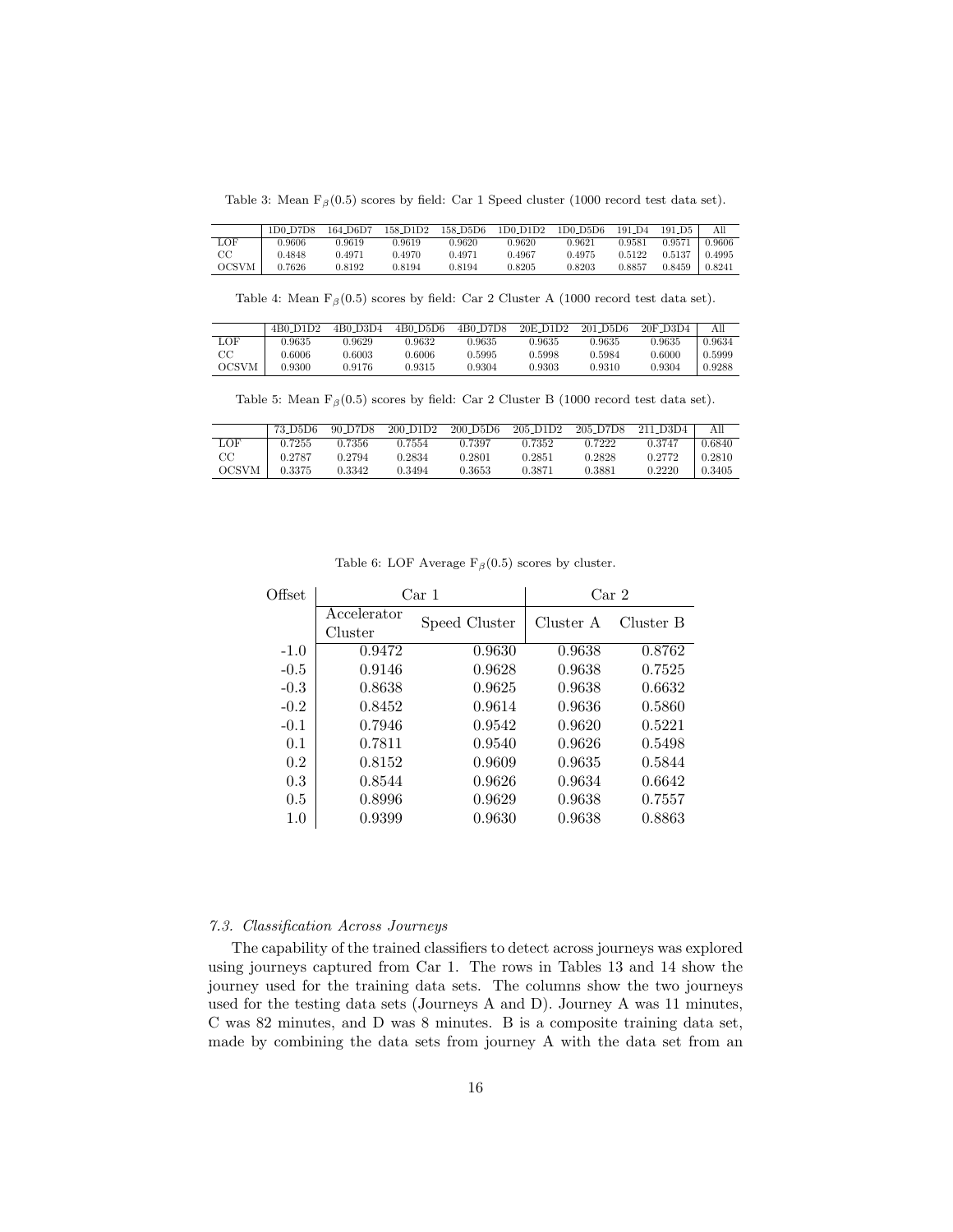| Offset |                        | Car 1         | Car 2     |           |  |
|--------|------------------------|---------------|-----------|-----------|--|
|        | Accelerator<br>Cluster | Speed Cluster | Cluster A | Cluster B |  |
| $-1.0$ | 0.9113                 | 0.8183        | 0.7982    | 0.4464    |  |
| $-0.5$ | 0.7899                 | 0.6332        | 0.7047    | 0.2653    |  |
| $-0.3$ | 0.5652                 | 0.4186        | 0.5553    | 0.2393    |  |
| $-0.2$ | 0.3313                 | 0.3435        | 0.4908    | 0.2326    |  |
| $-0.1$ | 0.2922                 | 0.3173        | 0.4490    | 0.2256    |  |
| 0.1    | 0.2878                 | 0.3163        | 0.4386    | 0.2159    |  |
| 0.2    | 0.3657                 | 0.3442        | 0.4997    | 0.2259    |  |
| 0.3    | 0.5609                 | 0.4073        | 0.5663    | 0.2358    |  |
| 0.5    | 0.7568                 | 0.6425        | 0.6980    | 0.2640    |  |
| 1.0    | 0.9245                 | 0.7541        | 0.7982    | 0.4588    |  |

Table 7: CC Average  $F_\beta(0.5)$  scores by cluster.

Table 8: OCSVM Average  $F_\beta(0.5)$  scores by cluster.

| Offset |                        | Car 1         | Car <sub>2</sub> |           |  |
|--------|------------------------|---------------|------------------|-----------|--|
|        | Accelerator<br>Cluster | Speed Cluster | Cluster A        | Cluster B |  |
| $-1.0$ | 0.9827                 | 0.9889        | 0.9944           | 0.9023    |  |
| $-0.5$ | 0.9619                 | 0.9797        | 0.9944           | 0.3949    |  |
| $-0.3$ | 0.7936                 | 0.9198        | 0.9777           | 0.1949    |  |
| $-0.2$ | 0.6555                 | 0.8135        | 0.9341           | 0.1282    |  |
| $-0.1$ | 0.4526                 | 0.6600        | 0.8245           | 0.0954    |  |
| 0.1    | 0.1314                 | 0.4019        | 0.6595           | 0.0932    |  |
| 0.2    | 0.2345                 | 0.6373        | 0.9306           | 0.1288    |  |
| 0.3    | 0.5315                 | 0.8827        | 0.9835           | 0.1906    |  |
| 0.5    | 0.9302                 | 0.9678        | 0.9944           | 0.3927    |  |
| 1.0    | 0.9827                 | 0.9896        | 0.9944           | 0.8843    |  |

Table 9: False positives recorded for Car 1 and Car 2 (1000 record test data sets).

|       |                        | Car 1                               | Car <sub>2</sub> |    |  |
|-------|------------------------|-------------------------------------|------------------|----|--|
|       | Accelerator<br>Cluster | Speed Cluster   Cluster A Cluster B |                  |    |  |
| LOF   | 43                     | 48                                  | 47               | 42 |  |
| CC    | 86                     | 185                                 | 316              | 86 |  |
| OCSVM | າາ                     |                                     |                  |    |  |

additional 8 minute journey, E. Because of the length of journey C, it was not possible to generate snapshot records for the complete journey due to the time taken to process such a large log file into a text-output snapshot file. Therefore six 100 second samples were extracted at equal intervals across the journey, including the start and the end of the journey. All journeys included a mixture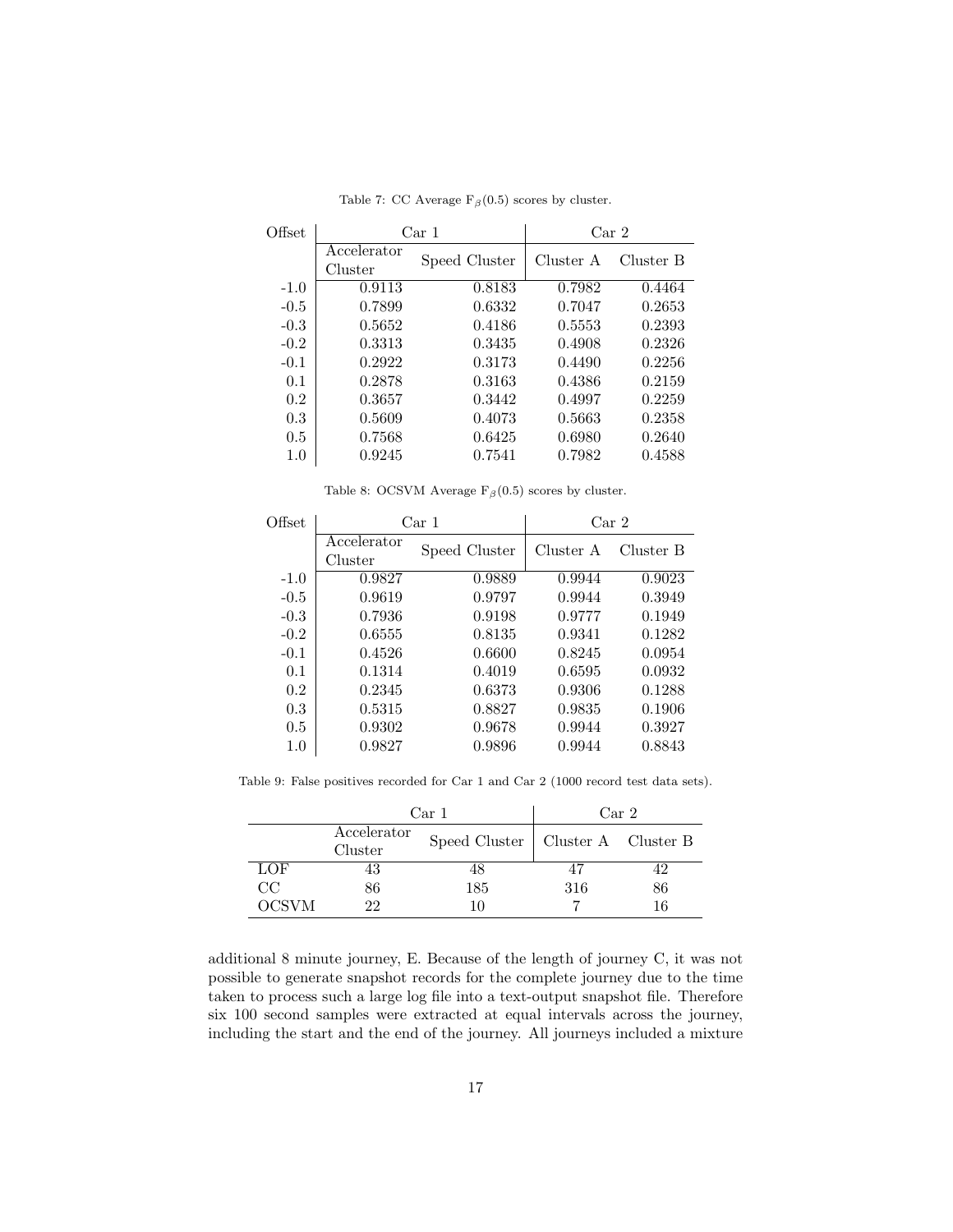| Offset |                        | Car 1         | Car <sub>2</sub> |           |  |
|--------|------------------------|---------------|------------------|-----------|--|
|        | Accelerator<br>Cluster | Speed Cluster | Cluster A        | Cluster B |  |
| $-1.0$ | 80                     | 0             |                  | 214       |  |
| $-0.5$ | 192                    |               |                  | 415       |  |
| $-0.3$ | 341                    | 2             |                  | 649       |  |
| $-0.2$ | 387                    | 7             |                  | 734       |  |
| $-0.1$ | 488                    | 38            | 8                | 787       |  |
| 0.1    | 507                    | 39            | 5                | 768       |  |
| 0.2    | 445                    | 9             |                  | 732       |  |
| 0.3    | 366                    | 9             | 2                | 645       |  |
| 0.5    | 236                    | 0             |                  | 456       |  |
| 1.0    | 98                     |               |                  | 195       |  |

Table 10: LOF Average number of False Negatives by cluster.

Table 11: CC Average number of False Negatives by cluster.

| Offset  |                        | Car <sub>1</sub> | Car <sub>2</sub> |           |  |
|---------|------------------------|------------------|------------------|-----------|--|
|         | Accelerator<br>Cluster | Speed Cluster    | Cluster A        | Cluster B |  |
| $-1.0$  | 96                     | 175              | 0                | 813       |  |
| $-0.5$  | 423                    | 553              | 269              | 909       |  |
| $-0.3$  | 722                    | 781              | 548              | 920       |  |
| $-0.2$  | 879                    | 835              | 548              | 923       |  |
| $-0.1$  | 898                    | 852              | 683              | 926       |  |
| 0.1     | 900                    | 853              | 694              | 930       |  |
| $0.2\,$ | 861                    | 835              | 623              | 926       |  |
| 0.3     | 725                    | 790              | 531              | 922       |  |
| 0.5     | 484                    | 540              | 284              | 910       |  |
| 1.0     | 46                     | 540              | $\theta$         | 910       |  |
|         |                        |                  |                  |           |  |

Table 12: OCSVM Average number of False Negatives by cluster.

| Offset  |                        | Car 1         | Car <sub>2</sub> |           |  |
|---------|------------------------|---------------|------------------|-----------|--|
|         | Accelerator<br>Cluster | Speed Cluster | Cluster A        | Cluster B |  |
| $-1.0$  | $\Omega$               | 14            | 0                | 224       |  |
| $-0.5$  | 89                     | 52            | $\mathbf{0}$     | 870       |  |
| $-0.3$  | 525                    | 271           | 77               | 950       |  |
| $-0.2$  | 693                    | 515           | 238              | 969       |  |
| $-0.1$  | 842                    | 692           | 501              | 978       |  |
| 0.1     | 968                    | 854           | 712              | 979       |  |
| $0.2\,$ | 936                    | 711           | 236              | 969       |  |
| 0.3     | 785                    | 356           | 52               | 952       |  |
| 0.5     | 196                    | 84            |                  | 874       |  |
| $1.0\,$ |                        | 11            |                  | 228       |  |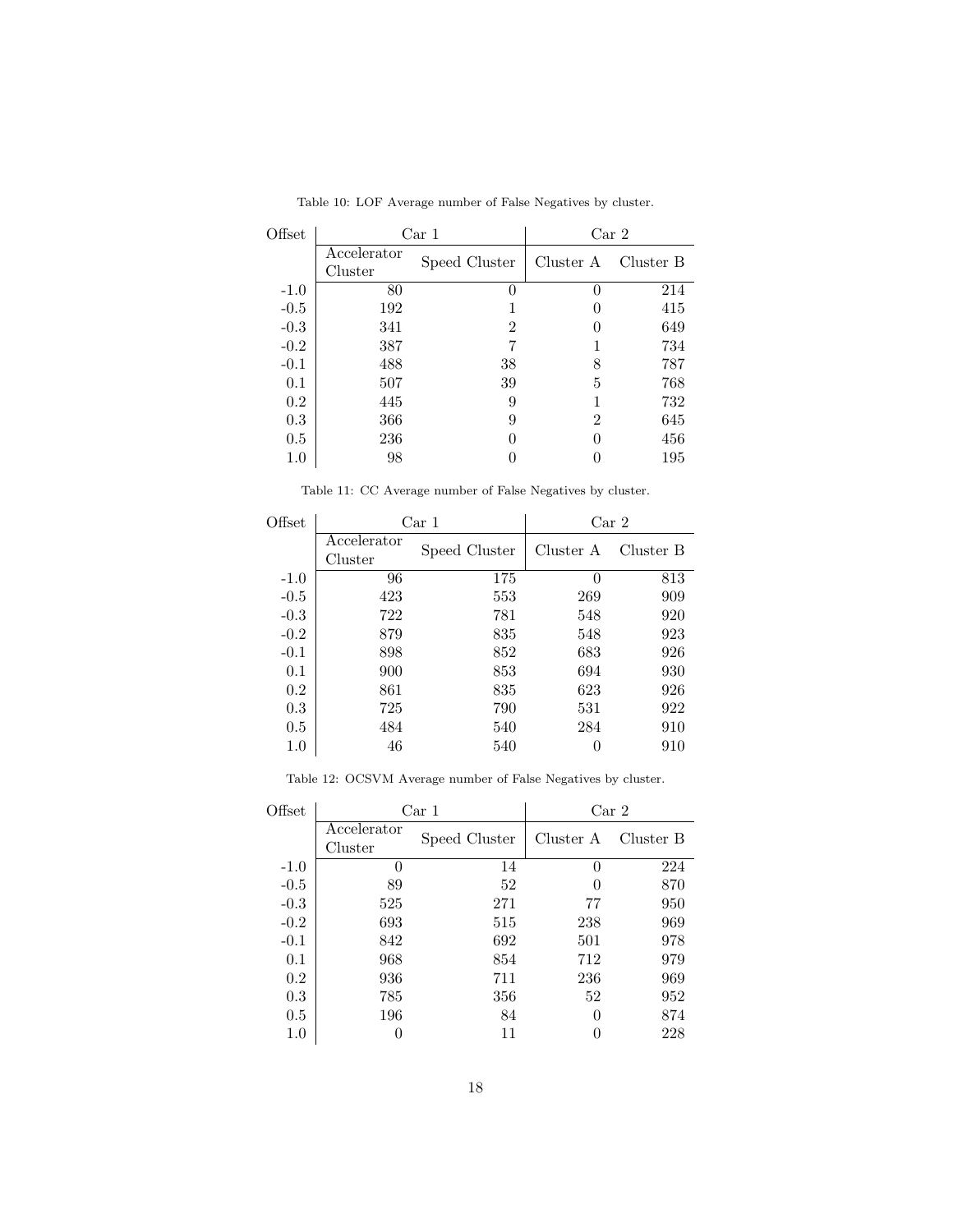of road types and traffic situations. As with the previous testing, the training data comprised 8000 instances from a random sample from the entire data file. For these experiments the 1000 record test and attack files were fixed, so all classifiers were tested against the same records.

Perhaps unsurprisingly, testing using data from same journey as training often gave the better detection scores. This can be seen in the highest  $F_\beta(0.5)$ scores in nine of the twelve columns of data across the Tables. However a deviation to this is seen in the OCSVM for the Speed cluster (Table 14), where the training using journey A gave a higher score for detection on journey D than the OCSVM classifier trained using journey D. Likewise, for both the Accelerator cluster and the Speed cluster, the CC achieved a higher  $F_\beta(0.5)$ score for journey A using training data from other journeys (Tables 13 and 14).

Expanding the training data range by combining data from two journeys  $(A + E)$ , produced mixed results. For the LOF, it resulted in a higher score when detecting from the non-included journey D, although for the OCSVM the performance fell in this situation.

Whilst the sample of results is small, it does highlight that training based on a particular journey cannot be assumed to produce similar detection results across other journeys. Moreover, increasing the range of training data by adding additional journeys, or choosing a longer journey, need not improve the classifier's effectiveness.

|                     |          | Journey used for Test/Attack Data |        |              |            |        |              |
|---------------------|----------|-----------------------------------|--------|--------------|------------|--------|--------------|
|                     | А        |                                   |        | Ð            |            |        |              |
|                     |          | LOF                               | CC     | <b>OCSVM</b> | LOF        | CC     | <b>OCSVM</b> |
|                     |          | 35                                | 195    | 17           | 423        | 477    | 524          |
|                     | А        | 297                               | 555    | 458          | 275        | 384    | 211          |
|                     |          | 0.8465                            | 0.5536 | 0.7502       | 0.6296     | 0.5539 | 0.6219       |
|                     |          | 40                                | 193    | 18           | 412        | 597    | 538          |
|                     | $B(A+E)$ | 297                               | 457    | 465          | <b>200</b> | 284    | 214          |
| Journey used<br>for |          | 0.8393                            | 0.6421 | 0.7343       | 0.6709     | 0.5653 | 0.6147       |
| Training Data       |          | 257                               | 402    | 184          | 446        | 330    | 157          |
|                     | C        | 288                               | 421    | 374          | 263        | 524    | 417          |
|                     |          | 0.7066                            | 0.5726 | 0.6985       | 0.6292     | 0.5305 | 0.6761       |
|                     |          | 152                               | 505    | 496          | 57         | 175    | 17           |
|                     | D        | 639                               | 255    | 195          | 562        | 486    | 380          |
|                     |          | 0.5415                            | 0.6104 | 0.6405       | 0.6838     | 0.6067 | 0.7891       |

Table 13: LOF, CC and OCSVM performance across journeys for the Accelerator cluster. Cells show False Positives, Average False Negatives and  $F_\beta(0.5)$ .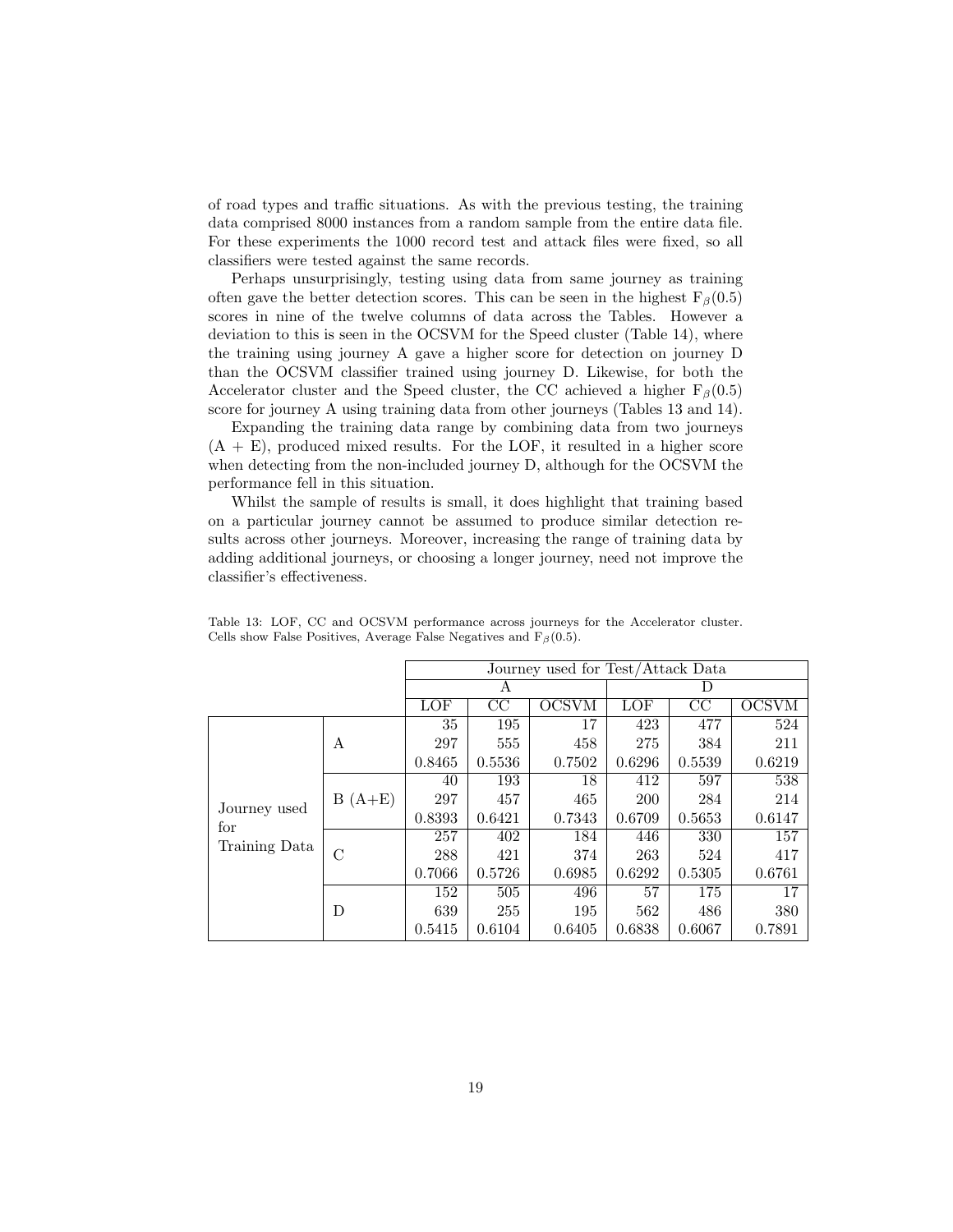|                                      |          | Journey used for Test/Attack Data |        |              |        |        |              |
|--------------------------------------|----------|-----------------------------------|--------|--------------|--------|--------|--------------|
|                                      | А        |                                   |        | D            |        |        |              |
|                                      |          | <b>LOF</b>                        | CC     | <b>OCSVM</b> | LOF    | CC     | <b>OCSVM</b> |
|                                      |          | 56                                | 175    | 14           | 336    | 295    | 34           |
|                                      | А        | 208                               | 574    | 462          | 258    | 466    | 435          |
|                                      |          | 0.8977                            | 0.5792 | 0.7772       | 0.6924 | 0.5948 | 0.7856       |
|                                      | $B(A+E)$ | 58                                | 231    | 15           | 177    | 335    | 23           |
|                                      |          | 212                               | 674    | 486          | 252    | 533    | 465          |
| Journey used<br>for<br>Training Data |          | 0.8940                            | 0.4701 | 0.7482       | 0.7910 | 0.5356 | 0.7610       |
|                                      |          | 322                               | 426    | 98           | 404    | 612    | 133          |
|                                      | С        | 260                               | 282    | 457          | 298    | 178    | 405          |
|                                      |          | 0.6970                            | 0.6298 | 0.7148       | 0.6395 | 0.6027 | 0.7227       |
|                                      |          | 700                               | 907    | 590          | 69     | 465    | 355          |
|                                      | D        | 138                               | 12     | 150          | 223    | 58     | 216          |
|                                      |          | 0.5932                            | 0.5756 | 0.6241       | 0.8801 | 0.7080 | 0.6829       |

Table 14: LOF, CC and OCSVM performance across journeys for the Speed cluster. Cells show False Positives, Average False Negatives and  $F_\beta(0.5)$ .

#### 7.4. Method Overheads

The maximum times taken by the trained classifiers to assess any of the 1000 snapshot test-runs are shown in Table 15. Added to these times should be the time needed to apply the scaling, which was found to be approximately 0.001 seconds per test run. The maximum observed times for the OCSVM and the LOF to process the 1000 record snapshots, suggests the potential for them to process data faster than the packet broadcast rates. For example, Car 1 broadcast at an average rate of 1432 packets per second, Car 2 at 1652 packets per second, whereas the detection processed the 1000 record files in just a few hundredths of seconds. However, this does not include the time taken to update the snapshot record, and caveats regarding the hardware used here compared with an in-vehicle implementation, need to be considered.

|              | Car <sub>1</sub> |         | Car <sub>2</sub> |                     |
|--------------|------------------|---------|------------------|---------------------|
|              | Accelerator      | Speed   |                  | Cluster A Cluster B |
|              | Cluster          | Cluster |                  |                     |
| LOF          | 0.01199          | 0.02398 | 0.01799          | 0.020989            |
| <b>OCSVM</b> | 0.00301          | 0.00400 | 0.00400          | 0.004011            |
| CC           | 2.02783          | 2.35264 | 3.31107          | 3.877810            |

Table 15: Maximum time (seconds) for the trained classifiers to assess the 1000 snapshot test data sets.

The methods used here would require the persistent storage of data for the scaling and for the decision surface. Using the Scikit-learn *joblib* functions [28]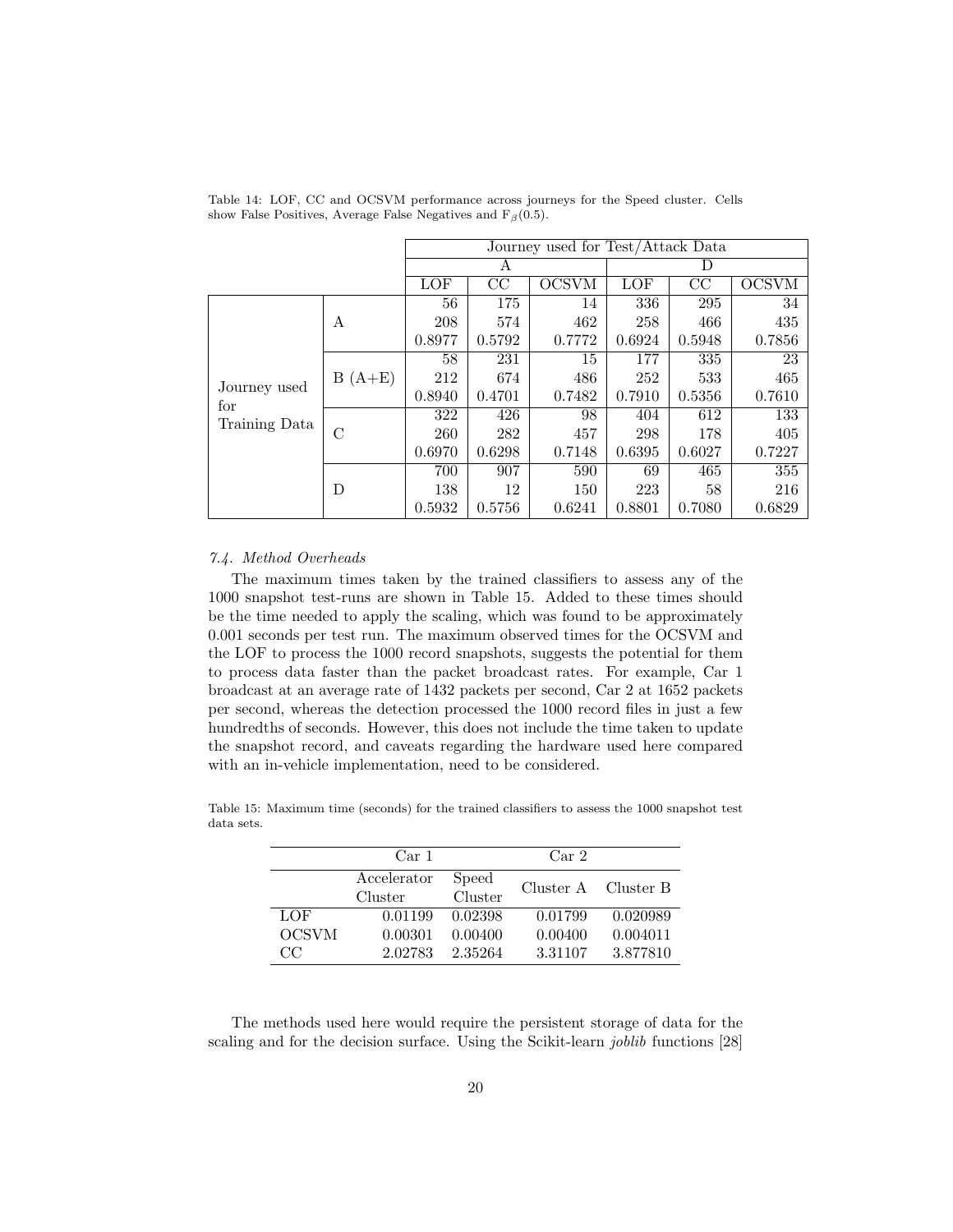for the scaling information and the decision surface for both the LOF and the OCSVM, produced a scaler file of 1KB for each classifier, with a maximum 1850KB file for the LOF decision surface, and 12KB file for the OCSVM. For the CC the decision surface requires the storage of the coordinates and size of each hypersphere, resulting in a 1KB file.

The training time would not impact the detection performance, since training would likely be done at system deployment and not repeated. Even so, times for training using the 6000 snapshot records were recorded. For the LOF, training times for the complete 6000 record file ranged from 0.07 to 0.13 seconds, while for the OCSVM they ranged from 0.05 to 0.08 seconds. Training for the CC took far longer; for most instances between 40 minutes and one hour. Training the CC required resource-intensive, nested, nearest neighbour operations, and was coded entirely by ourselves, so might not have been tuned to its maximum programmable efficiency.

# 8. Conclusion

This paper presented methods to process CAN packet broadcasts to detect attack-indicative anomalies in the data values, and evaluated one-class anomaly detection methods that might then be applied. This offers the potential detection of attacks that might not alter packet timings, including where the detector lacks knowledge of the CAN dictionary or the attack profile. Once trained, the classifiers have low overheads, giving the potential to run in situ.

Automating the identification of composite data fields, and subsequently using correlation coefficients, suggested functional data-field clusters that can be used in anomaly classification. These tallied with clusters determined from manual analysis. We plan to test these algorithms on more cars, and adapt them to determine if data is composed of non-adjacent packet fields.

So far, the results from the classifiers are below what would be acceptable in an actual detector, though the OCSVM and LOF showed superior performance to the CC. However, whilst full accuracy is desirable, it is probably unrealistic, especially in any detection system built without the car manufacturer's CAN dictionary.

Accuracy might be improved by conducting transformations on the data, though this would add processing complexity. Raising the correlation threshold for the clusters might improve classification, but would mean monitoring fewer fields for each decision. Although we attempted to optimise the classifier configurations and kernels, further exploration might determine more optimal settings.

Our study has shown the importance of testing using a broad range of outlier possibilities. Whilst some attacks might produce extreme anomalies, others might be subtle, and might not be assessed if only extreme cases are tested. Our results also show that achieving a trained classifier that can cope across journeys is difficult, and might not be resolved simply by broadening the training scheme.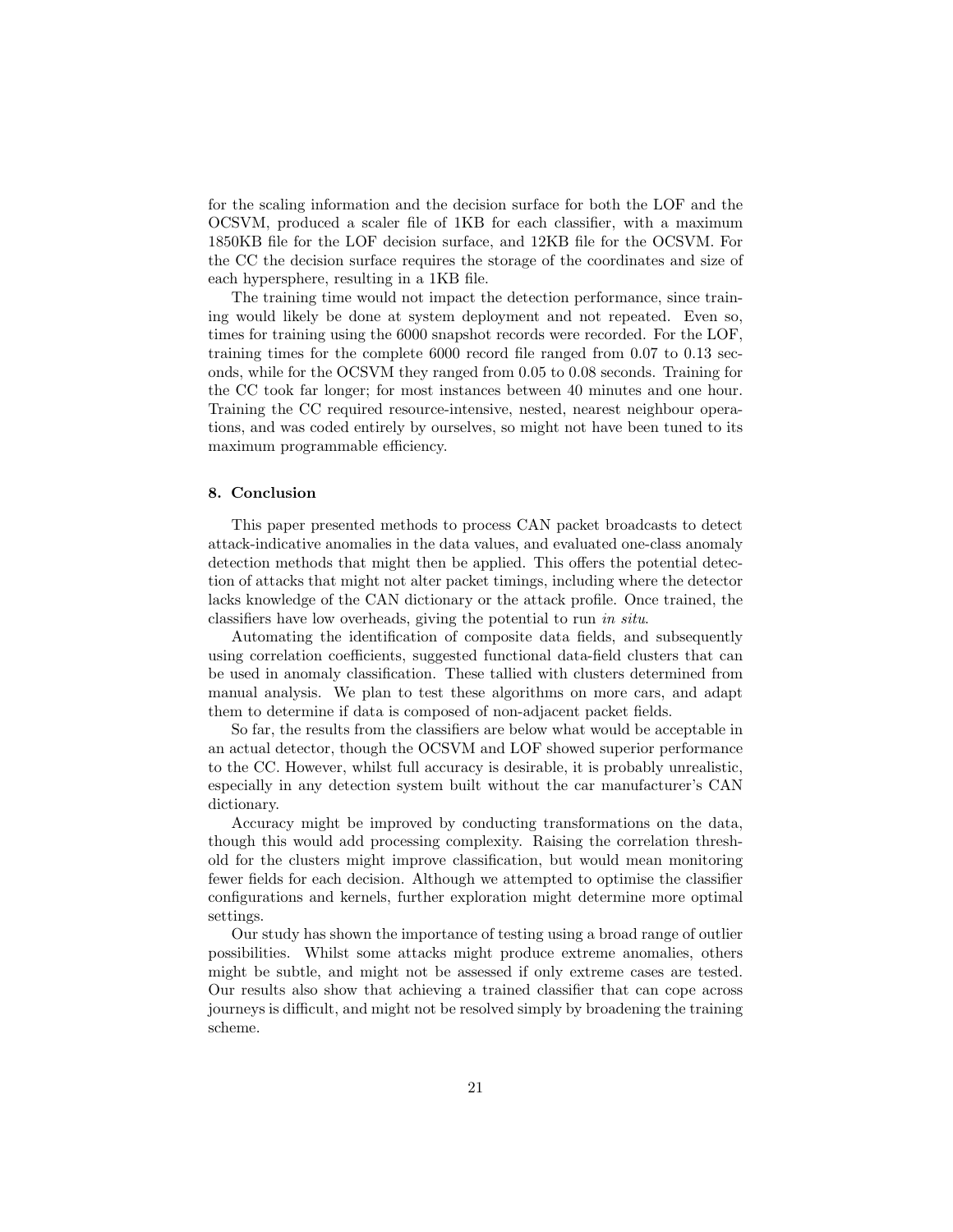### References

- [1] U.S. Department of Transportation / National Highway Traffic Safety Administration, Federal Automated Vehicles Policy, Tech. Rep. September, U.S. Department of Transportation (2016). URL https://www.transportation.gov/AV/ federal-automated-vehicles-policy-september-2016
- [2] The Institution of Engineering and Technology (IET), The Knowledge Transfer Network (KTN), Automotive Cyber Security: An IET/KTN Thought Leadership Review of risk perspectives for connected vehicles, Tech. rep. (2015). URL https://www.theiet.org/media/2309/

iet-automotive-cyber-security-tlr-lr-1.pdf

[3] S. Checkoway, D. Mccoy, B. Kantor, D. Anderson, H. Shacham, S. Savage, K. Koscher, A. Czeskis, F. Roesner, T. Kohno, Comprehensive Experimental Analyses of Automotive Attack Surfaces, in: 20th USENIX Security Symposium, Vol. August, The USENIX Association, San Francisco, 2011, pp. 77–92. URL http://dl.acm.org/citation.cfm?id=2028067.2028073

[4] K. Koscher, A. Czeskis, F. Roesner, S. Patel, T. Kohno, S. Checkoway,

- D. Mccoy, B. Kantor, D. Anderson, H. Shacham, S. Savage, Experimental Security Analysis of a Modern Automobile, in: IEEE Symposium on Security and Privacy, Oakland, CA, 2010, pp. 1–16. doi:10.1109/SP.2010.34.
- [5] C. Miller, C. Valasek, CAN Message Injection: OG Dynamite Edition, Tech. rep. (2016). URL http://illmatics.com/canmessageinjection.pdf
- [6] M. Markovitz, A. Wool, Field classification, modeling and anomaly detection in unknown CAN bus networks, Vehicular Communications 9 (2017) 43–52. doi:10.1016/j.vehcom.2017.02.005.
- [7] T. Hoppe, S. Kiltz, J. Dittmann, Applying Intrusion Detection to Automotive IT Early Insights and Remaining Challenges, Journal of Information Assurance and Security 4 (May) (2009) 226–235.
- [8] A. Tomlinson, J. Bryans, S. Shaikh, H. Kalutarage, Detection of Automotive CAN Cyber-Attacks by Identifying Packet Timing Anomalies in Time Windows, in: Proceedings - 48th Annual IEEE/IFIP International Conference on Dependable Systems and Networks Workshops, DSN-W 2018, 2018. doi:10.1109/DSN-W.2018.00069.
- [9] K.-T. Cho, K. G. Shin, Fingerprinting Electronic Control Units for Vehicle Intrusion Detection, in: T. Holz, S. Savage (Eds.), Proceedings of the 25th USENIX Security Symposium, USENIX Association, Austin, TX, 2016, pp. 911–927.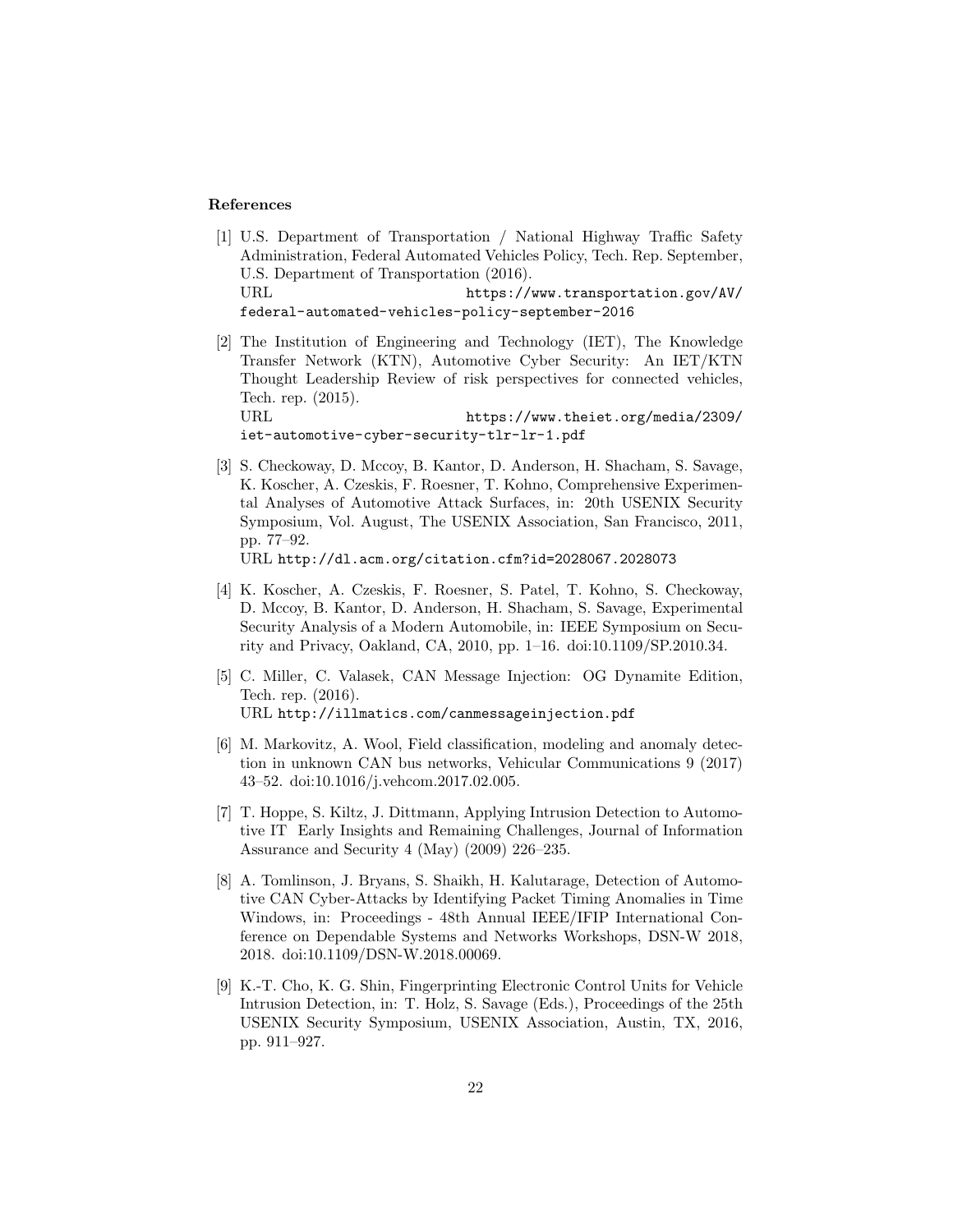URL https://www.usenix.org/conference/usenixsecurity16/ technical-sessions/presentation/cho

- [10] A. Taylor, N. Japkowicz, S. Leblanc, Frequency-based anomaly detection for the automotive CAN bus, 2015 World Congress on Industrial Control Systems Security, WCICSS 2015 (2015) 45– 49doi:10.1109/WCICSS.2015.7420322.
- [11] H. K. Kalutarage, O. Al-Kadri, M. Cheah, G. Madzudzo, Context-aware anomaly detector for monitoring cyber attacks on automotive CAN bus . Context-aware Anomaly Detector for Monitoring Cyber Attacks, in: Proceedings of the 2019 Computer science in cars symposium (CSCS 2019), no. October, 2019. doi:doi.org/10.1145/1122445.1122456.
- [12] B. Groza, P. S. Murvay, Efficient Intrusion Detection with Bloom Filtering in Controller Area Networks, IEEE Transactions on Information Forensics and Security 14 (4) (2019) 1037–1051. doi:10.1109/TIFS.2018.2869351.
- [13] S. Fröschle, A. Stühring, Analyzing the capabilities of the CAN Attacker, Lecture Notes in Computer Science (including subseries Lecture Notes in Artificial Intelligence and Lecture Notes in Bioinformatics) 10492 LNCS (2017) 464–482. arXiv:9780201398298, doi:10.1007/978-3-319-66402-6-27.
- [14] S. U. Sagong, X. Ying, A. Clark, L. Bushnell, R. Poovendran, Cloaking the Clock: Emulating Clock Skew in Controller Area Networks, Proceedings - 9th ACM/IEEE International Conference on Cyber-Physical Systems, IC-CPS 2018 (2018) 32–42arXiv:1710.02692, doi:10.1109/ICCPS.2018.00012.
- [15] I. Studnia, E. Alata, V. Nicomette, M. Ka, I. Studnia, E. Alata, V. Nicomette, M. Ka, Y. L. A, A language-based intrusion detection approach for automotive embedded network, in: IEEE (Ed.), 21st IEEE Pacific Rim International Symposium on Dependable Computing, Zhangjiajie, China, 2015.
- [16] E. S. M. El-Alfy, K. A. Al-Utaibi, Learning mechanisms for anomalybased intruson detection: Updated review, 2017 International Conference on Advances in Computing, Communications and Informatics, ICACCI 2017 2017-Janua (2017) 1273–1281. doi:10.1109/ICACCI.2017.8126017.
- [17] O. Y. Al-Jarrah, C. Maple, M. Dianati, D. Oxtoby, A. Mouzakitis, Intrusion Detection Systems for Intra-Vehicle Networks: A Review, IEEE Access 7. doi:10.1109/ACCESS.2019.2894183.
- [18] S. Longari, D. H. N. Valcarcel, M. Zago, M. Carminati, S. Zanero, CANnolo: An Anomaly Detection System based on LSTM Autoencoders for Controller Area Network, IEEE Transactions on Network and Service Management 4537 (c) (2020) 1–12. doi:10.1109/TNSM.2020.3038991.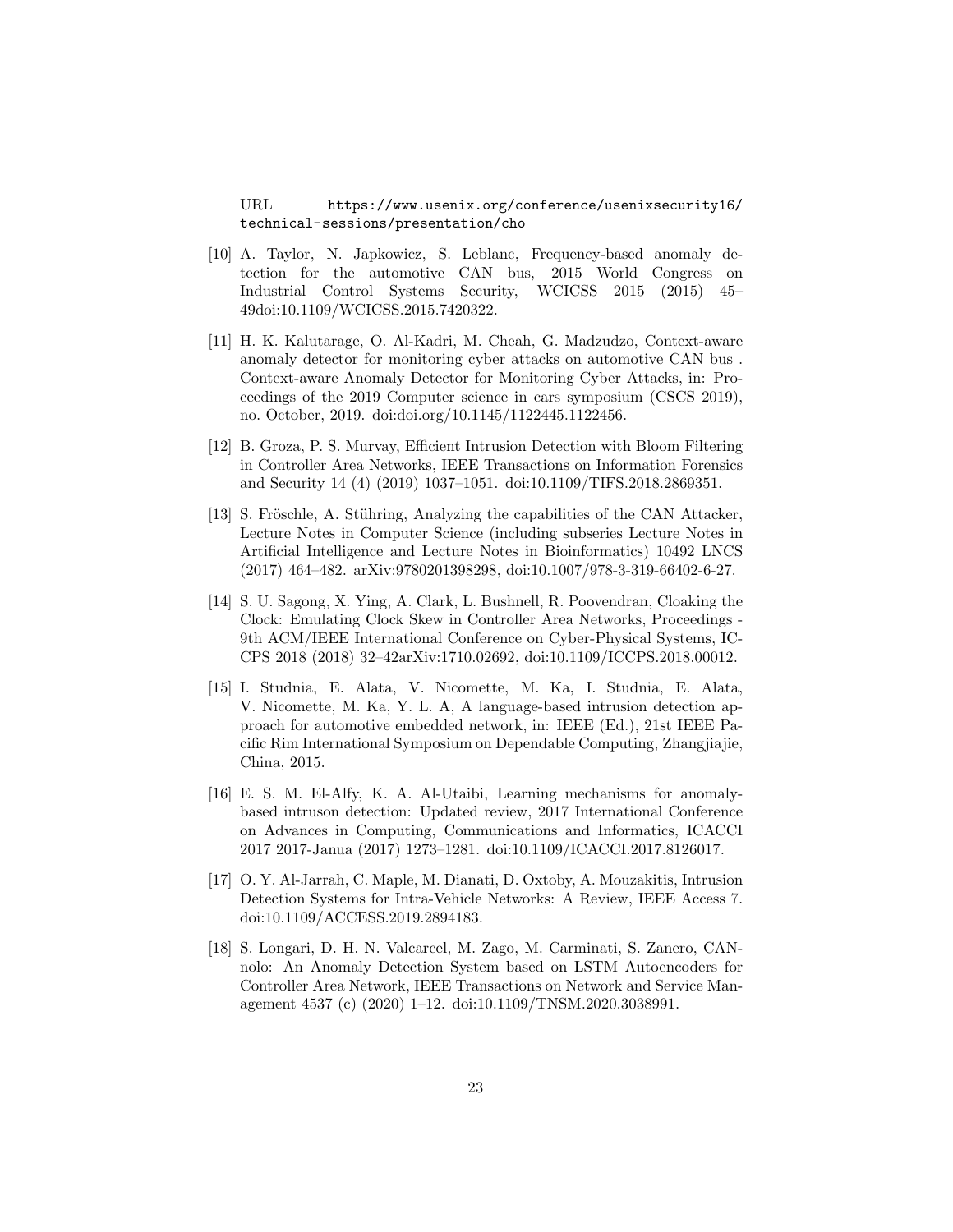- [19] B. G. Batchelor, Colour Recognition, in: B. G. Batchelor (Ed.), Machine Vision Handbook, Springer-Verlag, London, 2012, Ch. 16, pp. 665–694. doi:10.1007/978-1-84996-169-1.
- [20] A. Menendez, G. Paillet, Fish inspection system using a parallel neural network chip and the image knowledge builder application, Ai Magazine 29 (1) (2008) 21–28.
- [21] B. G. Batchelor, Practical Approach to Pattern Classification, Plenum Press, 1974.
- [22] A. Tomlinson, J. Bryans, S. A. Shaikh, Using A One-Class Compound Classifier To Detect In-Vehicle Network Attacks, in: GECCO '18 Companion: Genetic and Evolutionary Computation Conference Companion, ACM, Kyoto, 2018. doi:10.1145/3205651.3208223.
- [23] C. Chio, D. Freeman, Machine Learning and Security, 1st Edition, O'Reilly Media Inc., Sebastopol, CA, 2018.
- [24] M. M. Breunig, H.-P. Kriegel, R. T. Ng, J. Sander, LOF: Identifying Density-Based Local Outliers, Proceedings of the 2000 Acm Sigmod International Conference on Management of Data (2000) 1– 12doi:10.1145/335191.335388. URL http://citeseerx.ist.psu.edu/viewdoc/summary?doi=10.1.1. 35.8948
- [25] S. Omar, A. Ngadi, H. H. Jebur, Machine Learning Techniques for Anomaly Detection: An Overview, International Journal of Computer Applications 79 (2) (2013) 975–8887. doi:10.5120/13715-1478.
- [26] PyData.org, Pandas 0.23.4 documentation (2018). URL https://pandas.pydata.org/pandas-docs/stable/index.html
- [27] SciPy.org, SciPy 1.1.0 Reference  $(2018)$ . URL https://docs.scipy.org/doc/scipy/reference/index.html
- [28] Scikit-learn, Scikit-learn web site (2018). URL https://scikit-learn.org/stable/
- [29] A. Geron, Hands-On Machine Learning with Scikit-Learn and TensorFlow, O'Reilly Media Inc., Sebastopol, CA, 2017.
- [30] G. Bonaccorso, Machine Learning Algorithms, 2nd Edition, Packt Publishing, Birminghan, UK, 2018.

Andrew Tomlinson recently completed a PhD in automotive cybersecurity at Coventry University, where he is now a Postdoctoral Research Fellow. His research interests include machine learning and data science.